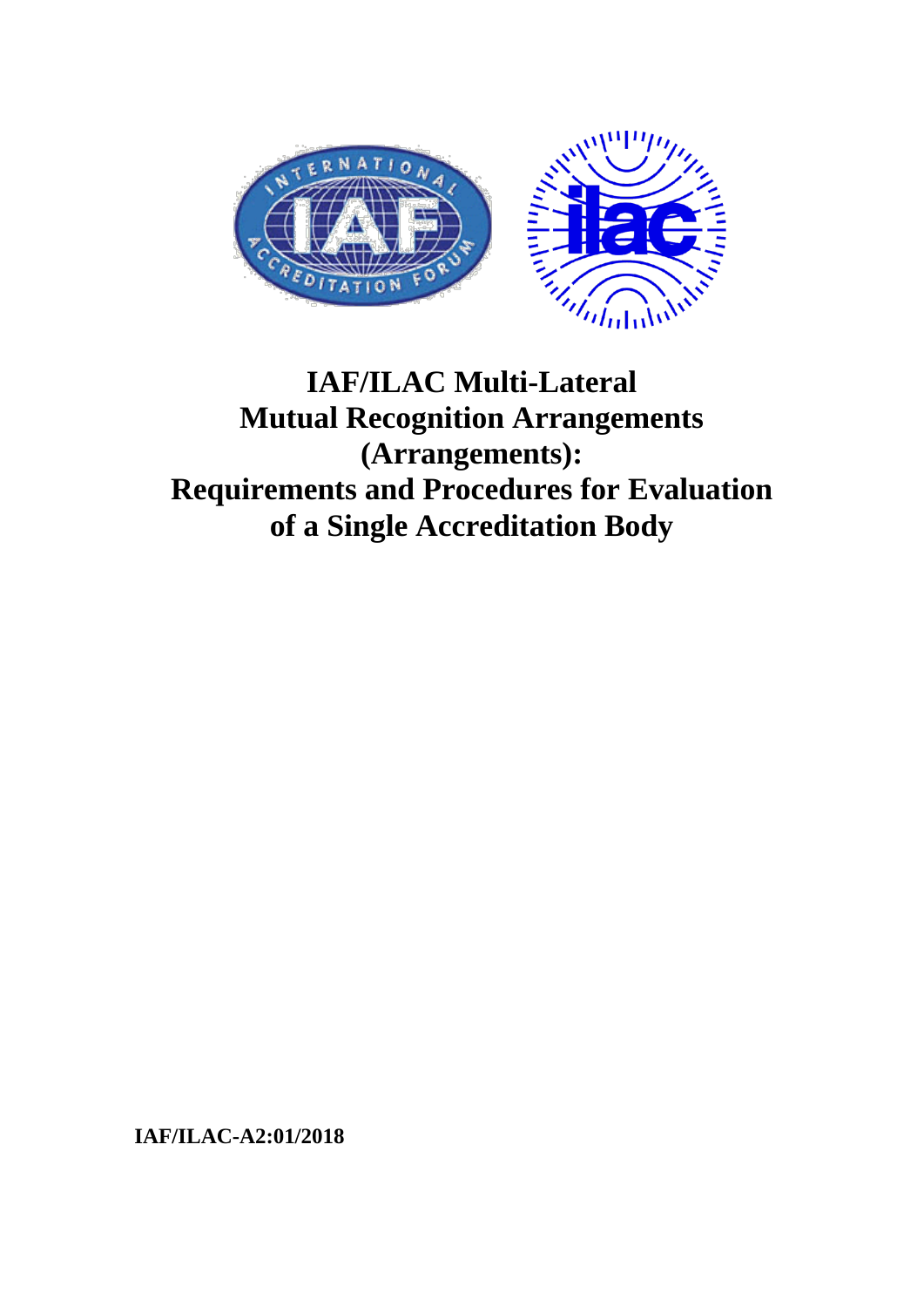# **© Copyright IAF/ILAC 2018**

IAF and ILAC encourage the authorized reproduction of this publication, or parts thereof, by organisations wishing to use such material for areas related to education, standardization, accreditation, good conformity assessment practice or other purposes relevant to IAF/ILAC's area of expertise or endeavour.

Organizations seeking permission to reproduce material from this publication shall contact the IAF Secretariat or ILAC Secretariat in writing or via electronic means such as email. The request for permission should clearly detail:

- 1) the part thereof, for which permission is sought;
- 2) where the reproduced material will appear and what it will be used for;
- 3) whether the document containing the material will be distributed commercially, where it will be distributed or sold, and what quantities will be involved;
- 4) any other background information that may assist IAF and ILAC to grant permission.

IAF and ILAC reserve the right to refuse permission without disclosing the reasons for such refusal.

The document in which the reproduced material appears shall contain a statement acknowledging the IAF/ILAC contribution to the document.

Permission to reproduce this material only extends as far as detailed in the original request. Any variation to the stated use of the material shall be notified in advance in writing for additional permission.

IAF and ILAC shall not be held liable for any use of its material in another document.

Any breach of the above permission to reproduce or any unauthorized use of this material is strictly prohibited and may result in legal action.

To obtain permission or for further assistance, please contact:

## **The ILAC Secretariat**

PO Box 7507 Silverwater NSW 2128 Australia Phone: +61 2 9736 8374 Email: ilac@nata.com.au

## **The IAF Secretariat**

Box 1811 Chelsea, Quebec Canada J9B 1A0 Phone: +1 (613) 454 8159 Email: [secretary@iaf.nu](mailto:secretary@iaf.nu)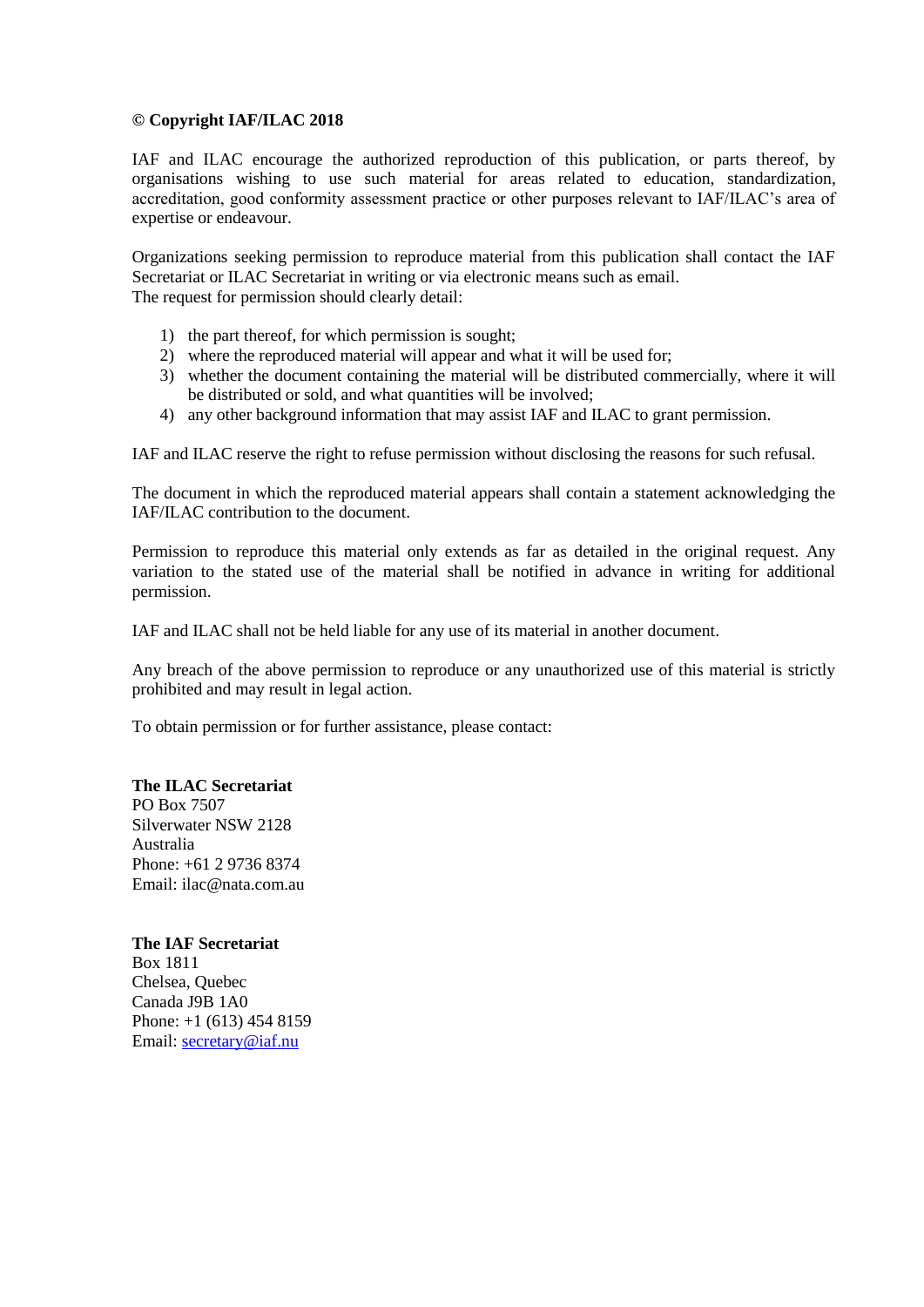# **TABLE OF CONTENTS**

| ANNEX 1: Process and Procedures for Selection, Qualification and Monitoring of Evaluators  16  |  |
|------------------------------------------------------------------------------------------------|--|
|                                                                                                |  |
| ANNEX 3: Content of the Evaluation Summary Report on a Single Accreditation Body28             |  |
| ANNEX 4: Procedure for Decision Making Regarding Evaluations of a Single Accreditation Body 30 |  |
|                                                                                                |  |
| ANNEX 6: Procedure for Re-evaluation of an IAF and/or ILAC Signatory and On-going              |  |
| ANNEX 7: Procedures for Maintenance, Suspension and Withdrawal of IAF and/or ILAC              |  |
|                                                                                                |  |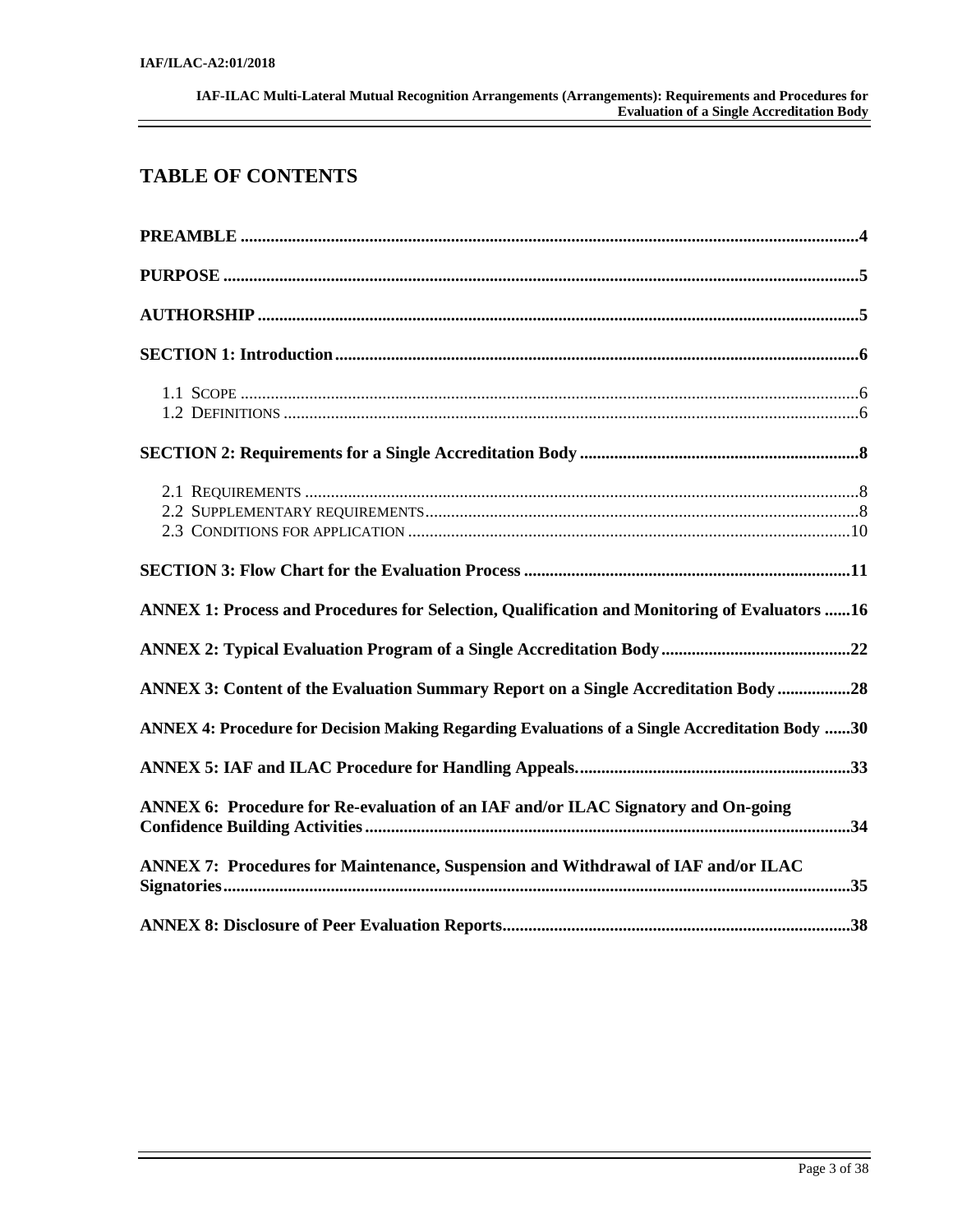# <span id="page-3-0"></span>**PREAMBLE**

The international accreditation community comprising Regional Groups, recognized accreditation bodies, and their stakeholders cooperates through the International Accreditation Forum, Inc. (IAF) and the International Laboratory Accreditation Cooperation (ILAC). A principal objective of IAF and ILAC is to put in place world-wide, Multilateral Arrangements/Mutual Recognition Arrangements (Arrangements). Both IAF and ILAC aim to demonstrate the equivalence of the outcomes of their Member Accreditation Bodies through these Arrangements. As a consequence, the equivalent competence of conformity assessment bodies (CABs) accredited by these accreditation bodies is demonstrated. The market can then be more confident in accepting certificates and reports issued by the accredited conformity assessment bodies.

IAF and ILAC are linking the existing Arrangements of the Regional Groups (also called: regional accreditation cooperations or regional cooperations) and are encouraging the development of new Regional Groups to complete world-wide coverage. For the purposes of their Arrangements, both IAF and ILAC recognize Regional Groups for the evaluation, surveillance and re-evaluation of Full Member Accreditation Bodies within their defined territory and associated decision making relating to the membership of the IAF and ILAC Arrangements in that territory. Formal "Recognition" of a Regional Group with respect to the IAF and ILAC Arrangements is based on an external evaluation of the Regional Group's competence in Arrangement management, practice and procedures by an evaluation team composed of evaluators from other IAF and ILAC Member Regional Groups and accreditation bodies.

Evaluations relating to the development and maintenance of the IAF and ILAC Arrangements operate at two levels:

- $\bullet$  the evaluation of the competence of single accreditation bodies to perform accreditation of CABs;
- $\bullet$  the evaluation of a Regional Group's competence in managing the operations of regional Arrangements (see IAF/ILAC A1).

The general requirements to be used by IAF and ILAC and their recognized Regional Groups, when evaluating the competence of a single accreditation body for the purpose of qualifying to sign the applicable Arrangement(s) are set out in this document.

The requirements to be used by IAF and/or ILAC when evaluating the competence of a Regional Group in managing, maintaining, and extending a regional Arrangement for the purposes of IAF and ILAC Recognition are set out in IAF/ILAC A1.

The effective date for mandatory adoption of the March 2017 version was two years from the date of publication. IAF, ILAC and the Regional Groups were encouraged to adopt that version at their earliest convenience.

Date of publication: 24 January 2018

Date of mandatory application: To be used for all peer evaluations commenced from the date of publication. In relation to the use of the cross-referenced IAF/ILAC A3 reporting template, this is mandatory for evaluations based on ISO/IEC 17011:2017.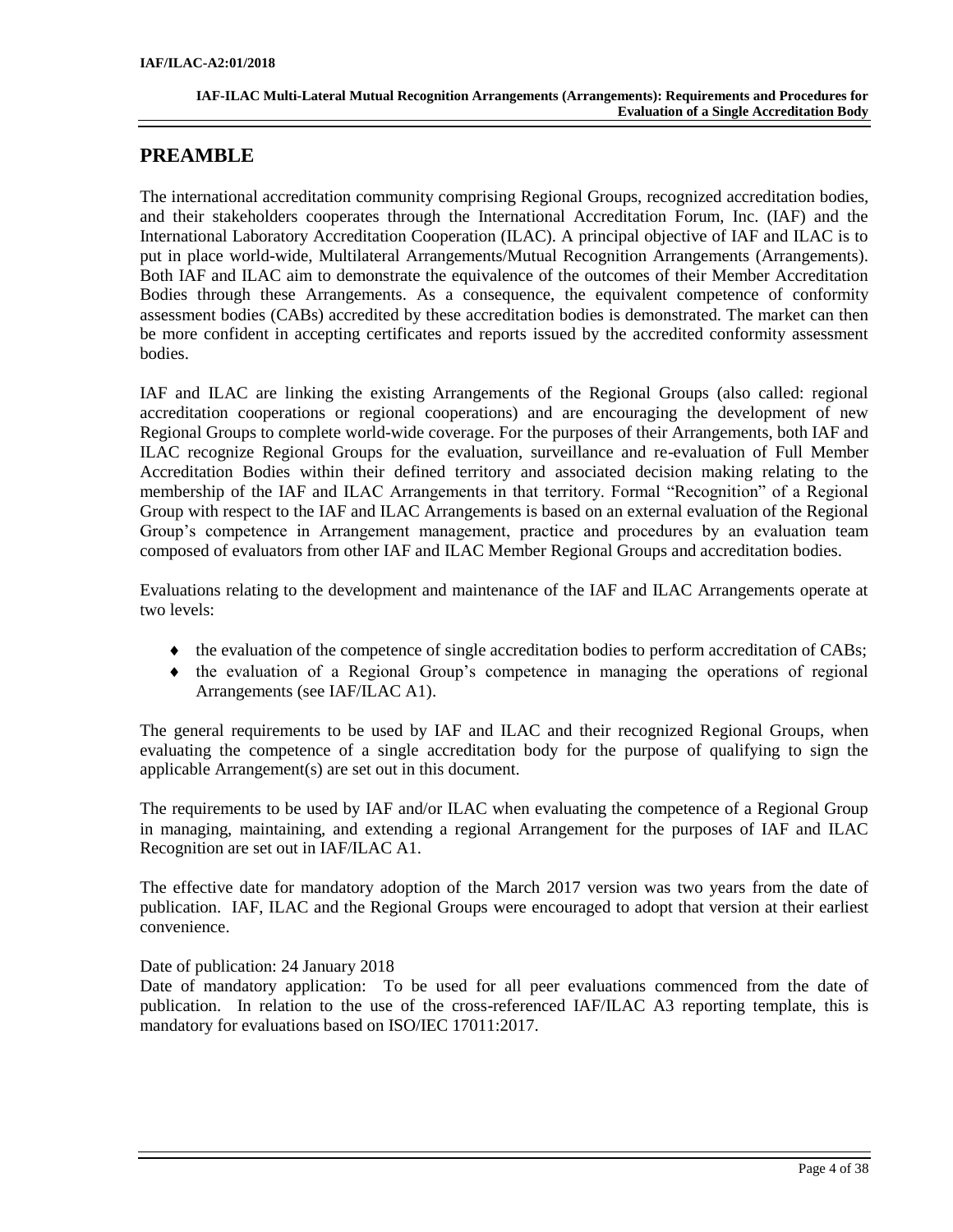# <span id="page-4-0"></span>**PURPOSE**

To provide IAF and/or ILAC with general requirements and procedures for evaluating single accreditation bodies for the purpose of qualifying them to sign applicable Arrangement(s). Regional Groups shall follow these requirements and their procedures shall be consistent with those specified in this document.

# <span id="page-4-1"></span>**AUTHORSHIP**

This publication was prepared by a joint IAF/ILAC working group on Harmonization of Peer Evaluation Processes and endorsed for publication by the respective General Assemblies of IAF and ILAC in 2004. It was reviewed by the joint IAF/ILAC working group on maintenance of A-series documents in 2006, 2009, 2013, 2015, 2016 and 2017.

This latest version was endorsed by letter ballot in IAF and ILAC in January 2018.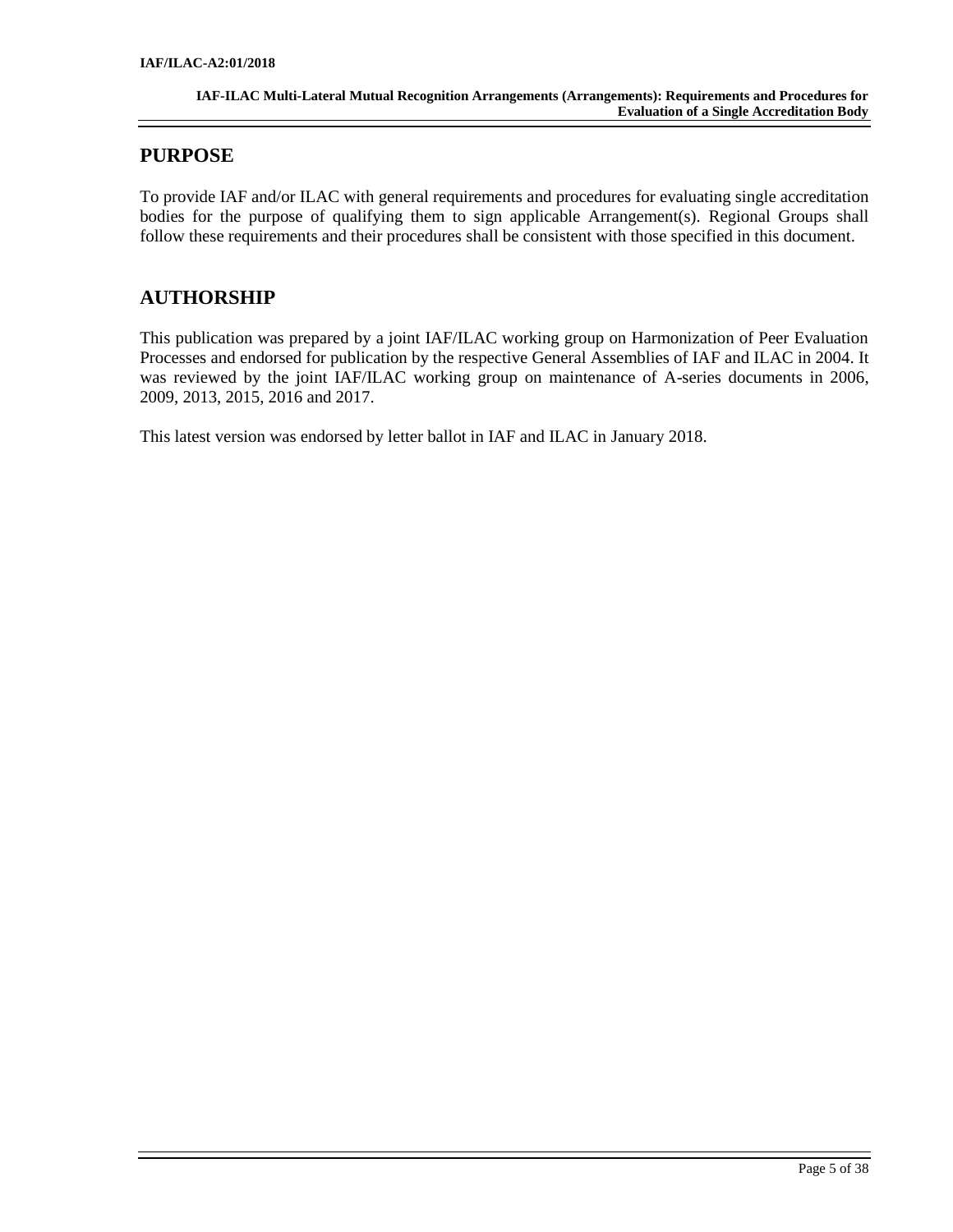# <span id="page-5-1"></span><span id="page-5-0"></span>**SECTION 1: Introduction**

## **1.1 Scope**

This document identifies requirements and procedures for evaluation of a single accreditation body. It shall be used by IAF and/or ILAC for the evaluation of single ABs (also called: unaffiliated accreditation bodies). IAF/ILAC A1 requires the Arrangement Groups to adopt the requirements of Section 2 of this document and develop procedures consistent with those described in Section 3 and the relevant annexes of this document. Section 3 includes a flowchart with harmonized procedures. There are eight annexes to describe in more detail the major steps of the process.

# <span id="page-5-2"></span>**1.2 Definitions**

For the purpose of this document the following definitions apply:

- 1.2.1 *Accreditation Body (single or multi economy AB):* An organization that operates an accreditation system for one or more types of conformity assessment bodies.
- 1.2.2 *Accreditation scheme:* rules and procedures specified in a standard or normative document included in IAF and/or ILAC Arrangements that address the process for the accreditation of conformity assessment bodies (Level 3).
- 1.2.3 *Arrangement:* The IAF Multilateral Recognition Arrangement (MLA) or ILAC Mutual Recognition Arrangement (MRA). The term can also refer to the Arrangements of recognized Regional Groups which pre-date the establishment of the IAF and ILAC Arrangements and which, as a consequence of the recognition process, will be accepted as a subset of the IAF and ILAC Arrangements.
- 1.2.4 *Arrangement Group:* All signatories to an Arrangement (In IAF: MLA Group; In ILAC: Arrangement Signatories; see also 1.2.13).
- 1.2.5 *Decision Making Group:* A body that decides on the status of membership of an Arrangement (In IAF: MLA Group; In ILAC: Arrangement Council).
- 1.2.6 *Evaluation Team Leader (TL):* A person responsible for leading a team in the evaluation of an accreditation body.
- 1.2.7 *Evaluation Team Member (TM):* A person serving on a team in the evaluation of an accreditation body.
- 1.2.8 *Standard:* A standard or other normative documents related to accreditation and conformity assessment bodies.
- 1.2.9 *Management Committee (MC):* A small member group responsible for the everyday management of the Arrangement process (In IAF: IAF MLA MC; In ILAC: ILAC Arrangement Management Committee (AMC).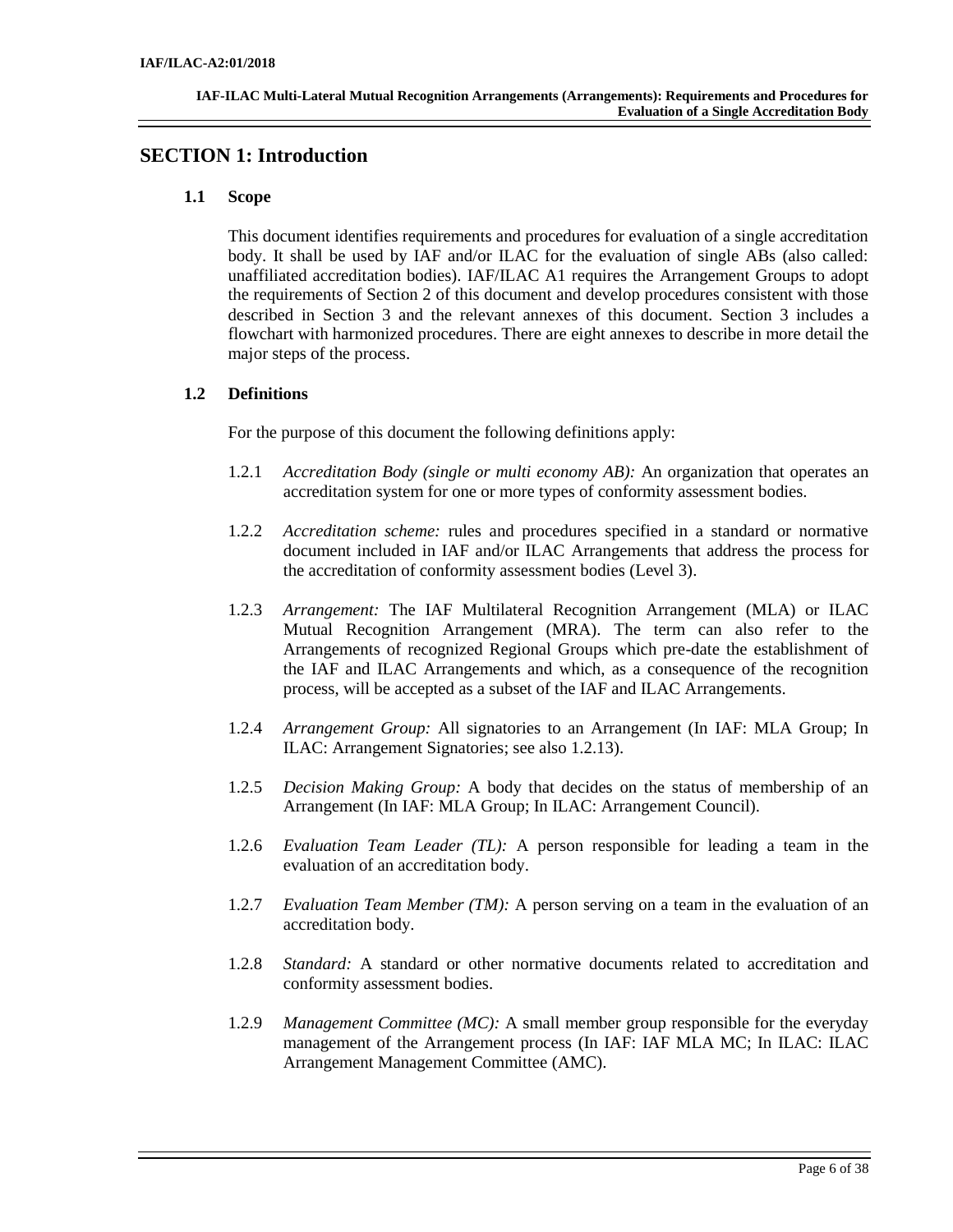- 1.2.10 *MC Secretariat:* Secretariat for the Management Committee (In IAF: IAF MLA MC Secretariat; in ILAC: ILAC Secretariat).
- 1.2.11 *Peer Evaluation:* A structured process of evaluation of a Regional Group or accreditation body by representatives of accreditation bodies.

*NOTE: In ISO/IEC 17040, instead of peer evaluation the term peer assessment is used and is defined slightly differently.*

- 1.2.12 *Proficiency Testing Activity:* All those activities of comparisons of tests, calibrations & inspections between laboratories/inspection bodies and used by accreditation bodies to assess performance, including proficiency tests (refer to ISO/IEC 17043) interlaboratory comparisons and measurement audits conducted by Regional Groups, accreditation bodies, commercial organizations, or other providers (see ILAC P9).
- 1.2.13 *Regional Arrangement Group:* All signatories to an Arrangement of a Regional Group.
- 1.2.14 *Regional Group:* A regional cooperation body member of IAF and/or ILAC. This term can also refer to a group of accreditation bodies (possibly involving other stakeholders) whose purpose is to develop and maintain an Arrangement and is a group of different accreditation bodies representing different economies.
- 1.2.15 *Signatory:* A Member of IAF and/or ILAC who has signed one or more of the Arrangements of a Regional Group or has signed the IAF and/or ILAC Arrangement.
- 1.2.16 *Witnessing:* Observation of an AB carrying out assessment at the premises of the conformity assessment body (CAB), and evaluating the AB's management system and records by an evaluation team. (It may also include observing the AB's staff preparing for an assessment and dealing with assessment reports.)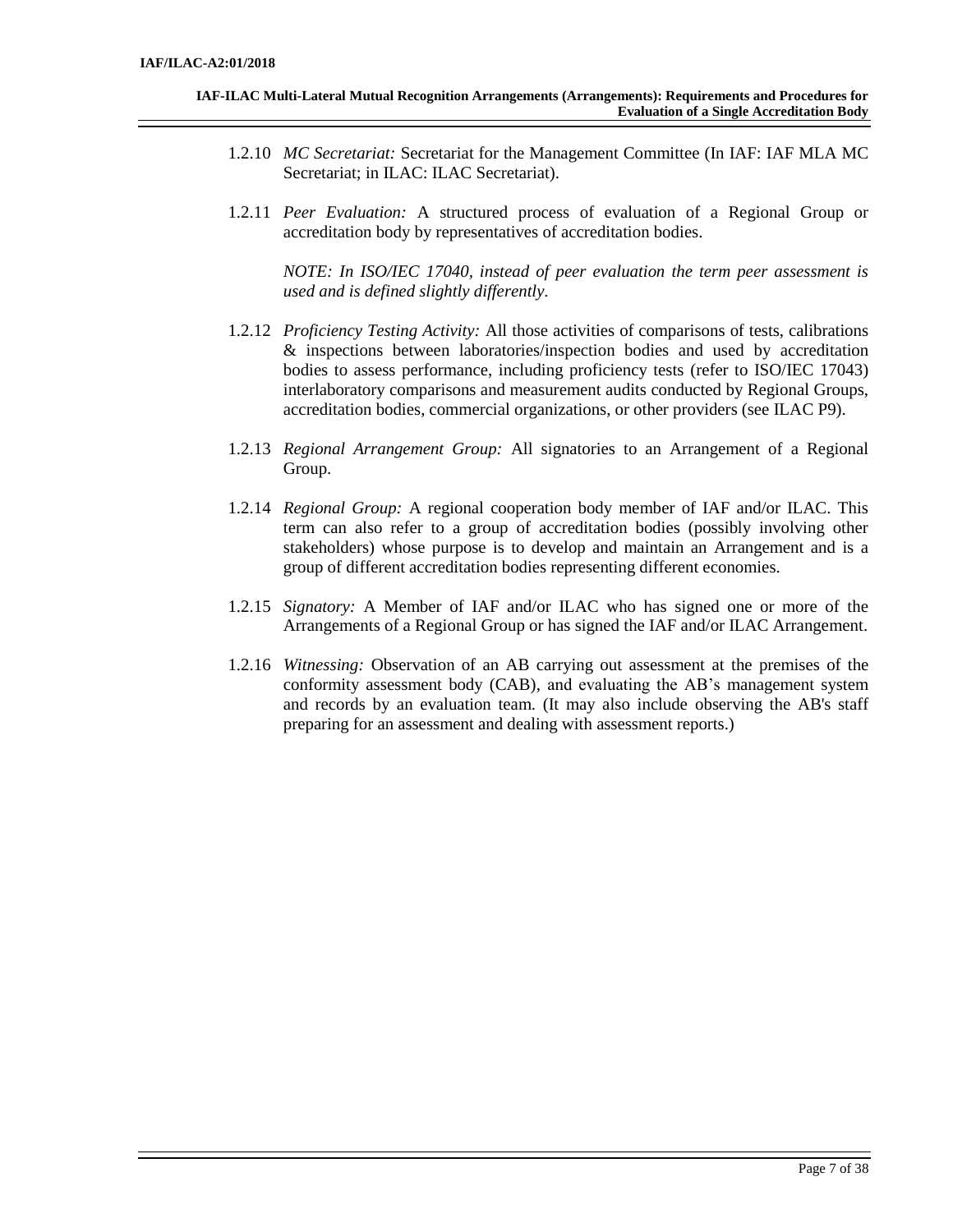# <span id="page-7-1"></span><span id="page-7-0"></span>**SECTION 2: Requirements for a Single Accreditation Body**

## **2.1 Requirements**

- 2.1.1 An accreditation body shall comply with the provisions of ISO/IEC 17011 requirements and mandatory documents in IAF and ILAC where applicable.
- 2.1.2 An accreditation body shall also comply with relevant supplementary requirements (see Clause 2.2) and any applicable requirements of the Regional Group to which it belongs as a member or through a contract of cooperation.

# <span id="page-7-2"></span>**2.2 Supplementary requirements**

- 2.2.1 An accreditation body shall:
	- 2.2.1.1 Have demonstrated experience in the assessment of its accredited conformity assessment bodies (CAB) and have carried out and granted at least one accreditation that is valid at the time of the evaluation in each of the scopes of the Arrangement for which it applies;

For IAF additional level 4 and/or 5 extensions under the same level 3 scope will be granted on the basis of AB self-declaration that the level 4/5 scope has been introduced and relevant requirements as defined by IAF have been met. The additional level 4 and/or 5 scope will be evaluated at the next peer evaluation. In exceptional cases, inclusion of a level 4/5 scope may need evaluation as specifically defined by IAF for the particular level 4/5 scope.

*Note: For definitions of Levels, please refer to IAF PR 4 or ILAC R6, as applicable.*

- 2.2.1.2 Have demonstrated experience in operating an accreditation body, and have access to technical expertise in all aspects of its accreditation activities. Where the number of accredited CABs is less than 4 at the time of evaluation, the need for a follow-up evaluation before the normal 4 year period shall be considered by the Decision Making Group.
- 2.2.1.3 Specify the acceptable routes for traceability, and assess its implementation by CABs (ILAC applicant and signatory ABs: see ILAC P10);
- 2.2.1.4 Ensure that it meets the relevant requirements for proficiency testing activity (ILAC applicant and signatory ABs: see ILAC P9);
- 2.2.1.5 Abide by the requirements and obligations of the applicable regional and international Arrangement(s);
- 2.2.1.6 Have evidence of promoting the Arrangement with major stakeholders;
- 2.2.1.7 Contribute its fair share of personnel resources for carrying out peer evaluations at the regional and/or global level; and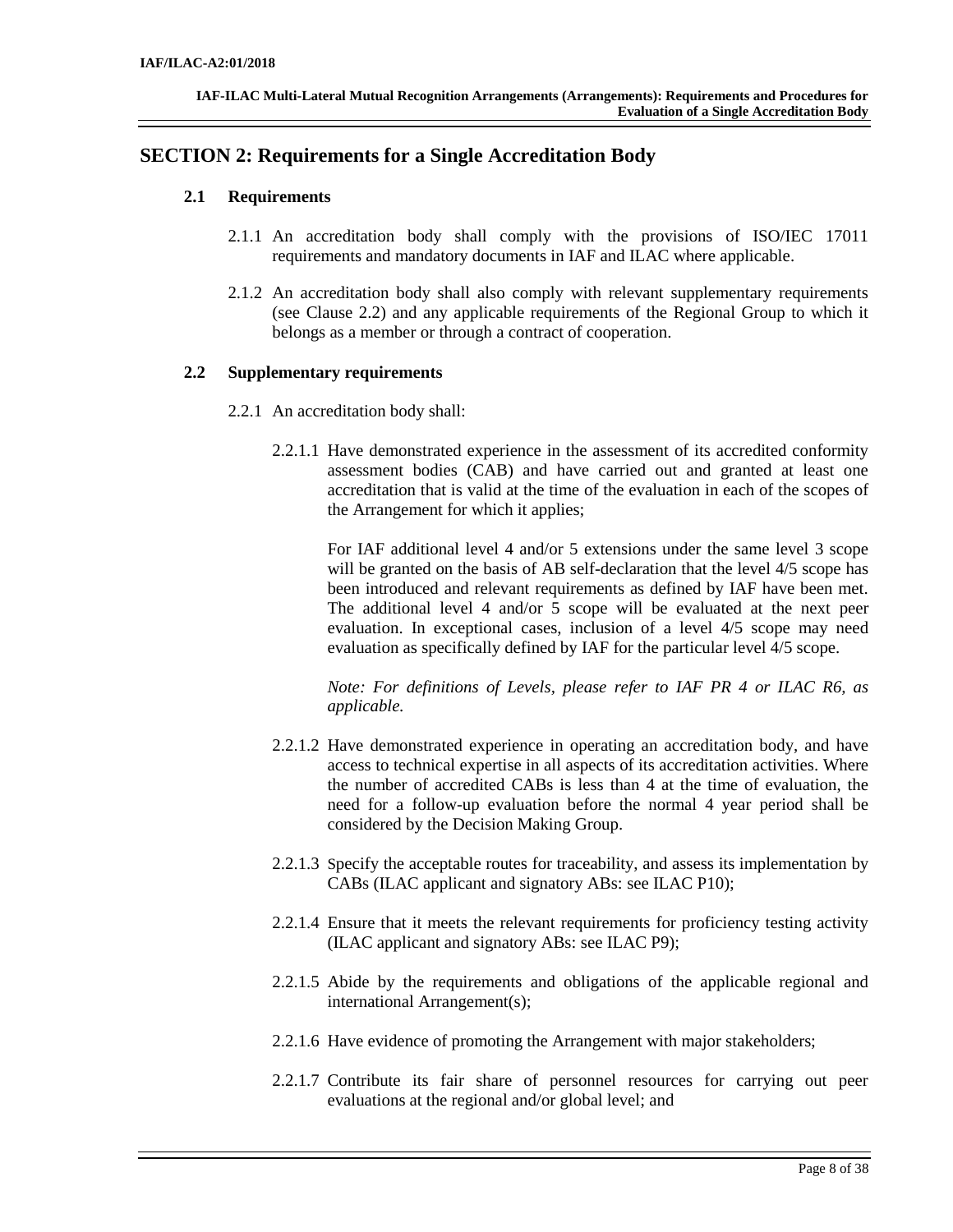2.2.1.8 Have implemented a cross frontier accreditation policy in accordance with the relevant IAF document(s) (for IAF signatories) or taking into account ILAC Guide 21 (for ILAC signatories).

## 2.2.2 Notification of change

Each accreditation body signatory to an Arrangement shall report any significant changes in its status and/or its operating practices (e.g. as listed below) including the impact of these changes without delay to the relevant Arrangement Group(s). For possible consequences associated with changes see Annex 7.

- Legal status;
- Senior accreditation program personnel;
- Contact person or liaison officer for the Arrangement;
- Accreditation criteria and procedures for its accreditation programs, related to the Arrangement;
- Office address (and postal address, if different), including head office and any offices;
- Relationship with Government;
- Other changes that significantly affect the competence or credibility of the accreditation process.
- 2.2.3 Confidentiality
	- 2.2.3.1 All oral and written information received about the AB through the operation of the arrangement group relating to evaluations, re-evaluations, appeals and complaints (except that information which is already publicly accessible) shall be treated confidentially by all parties and persons concerned. This includes information relating to applicants and/or signatories of the Arrangement. All individuals having access to confidential information shall provide a signed declaration of confidentiality to the relevant secretariat(s) before being given access.
	- 2.2.3.2 The AB under evaluation and team leader shall agree about how to treat the documents it has provided. This may require the team members to:
		- ◆ return all documents to the AB; or
		- destroy the documentation, when it is determined there is no further need to maintain the documents.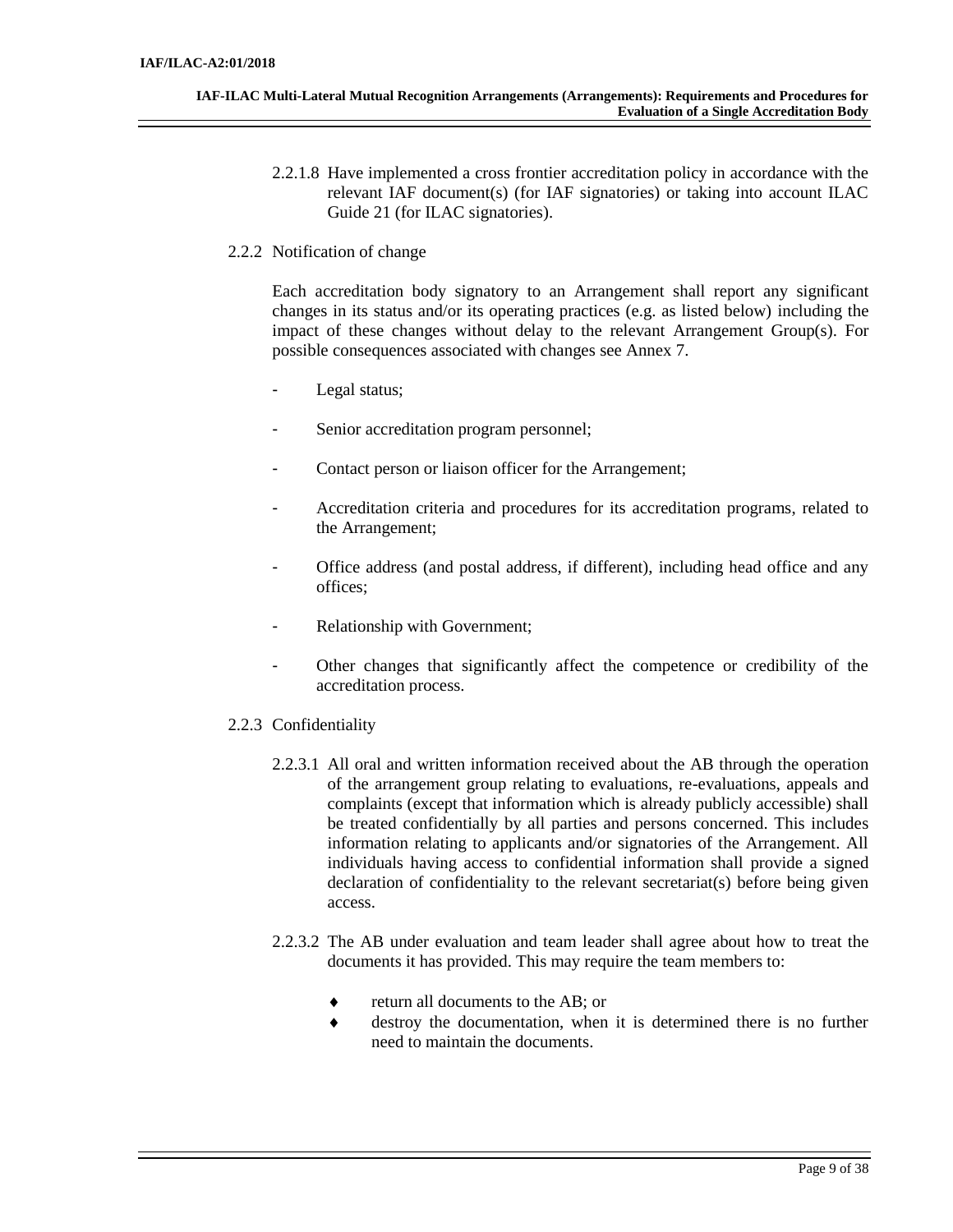2.2.3.3 IAF and/or ILAC or the respective recognized region shall remain the owners of the evaluation report. The report shall not be made publically available except as detailed in Annex 8.

# <span id="page-9-0"></span>**2.3 Conditions for application**

- 2.3.1 The AB agrees to pay for the hotel costs, meals and all travel costs of the evaluation team.
- 2.3.2 Travel shall be done in economy class unless the applicant agrees to pay business class. If the AB does not agree, then economy travel is mandated unless the evaluators wish to pay for their own airlines upgrades.
- 2.3.3 Observers/trainees pay all of their own costs.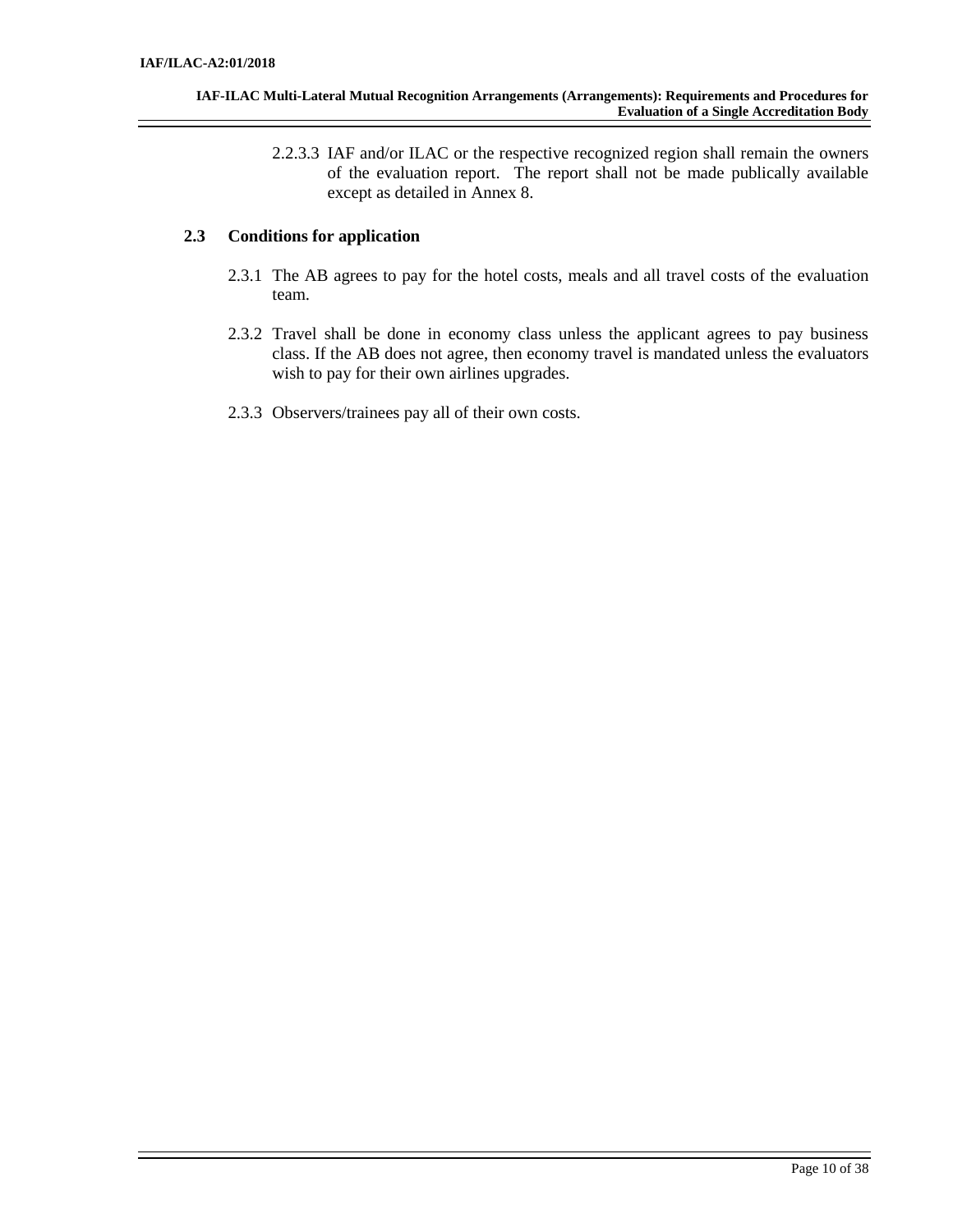# <span id="page-10-0"></span>**SECTION 3: Flow Chart for the Evaluation Process**

The following procedures shall be used by IAF and/or ILAC for the evaluation of single ABs (also called unaffiliated accreditation bodies). Regional Groups are required in IAF/ILAC-A1 to develop procedures consistent with these harmonized procedures and those described in the Annexes.

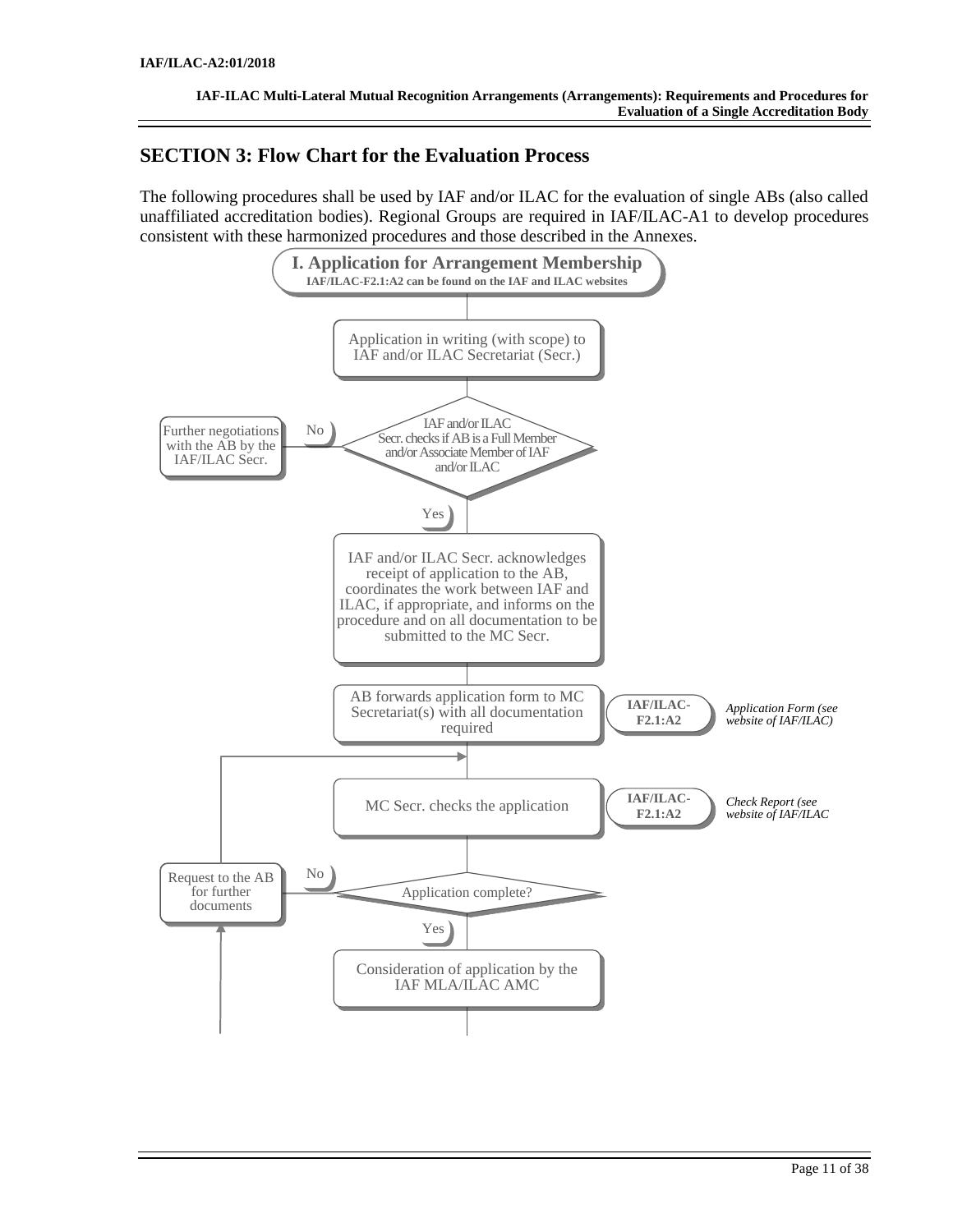

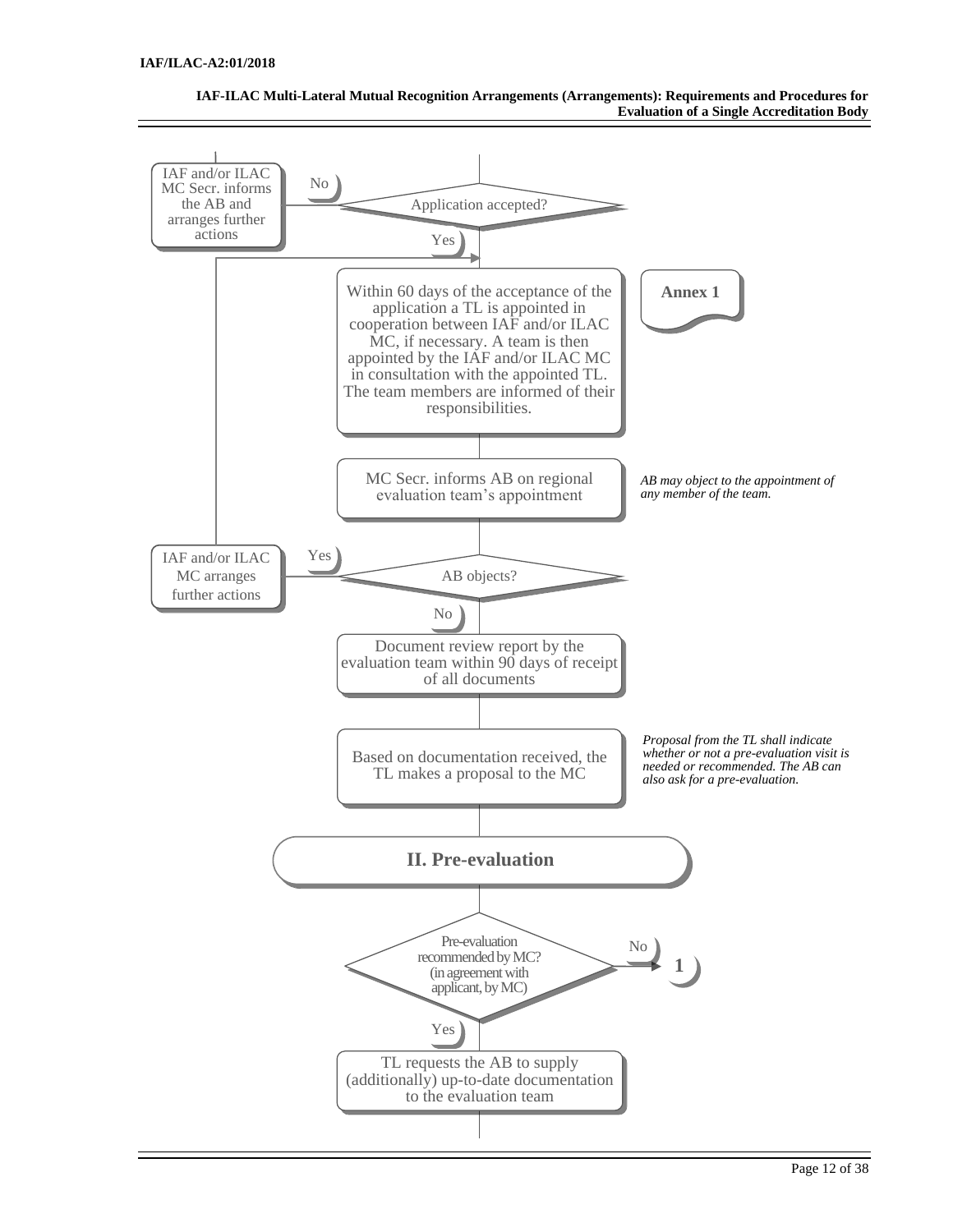

**IAF-ILAC Multi-Lateral Mutual Recognition Arrangements (Arrangements): Requirements and Procedures for Evaluation of a Single Accreditation Body**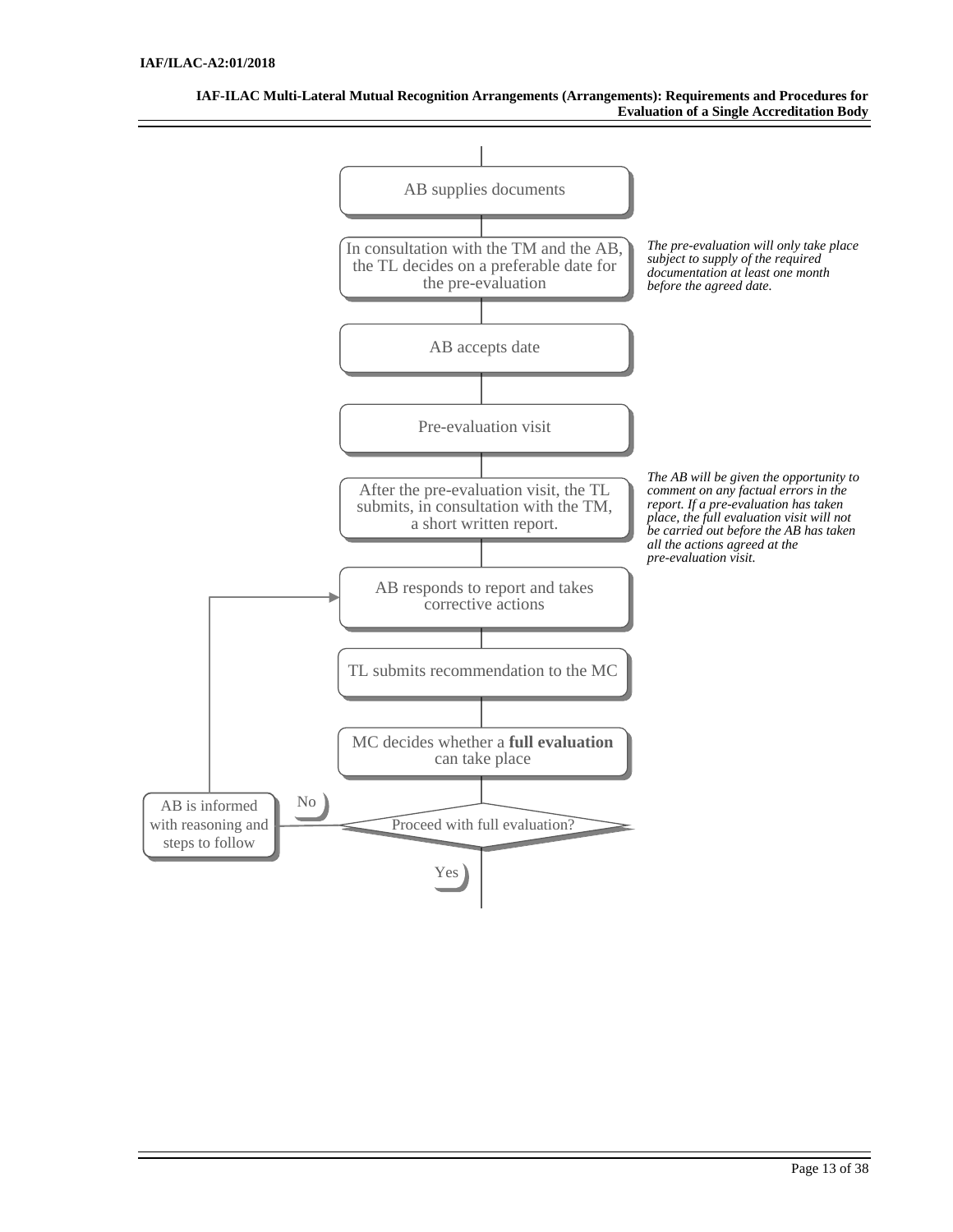

**IAF-ILAC Multi-Lateral Mutual Recognition Arrangements (Arrangements): Requirements and Procedures for Evaluation of a Single Accreditation Body**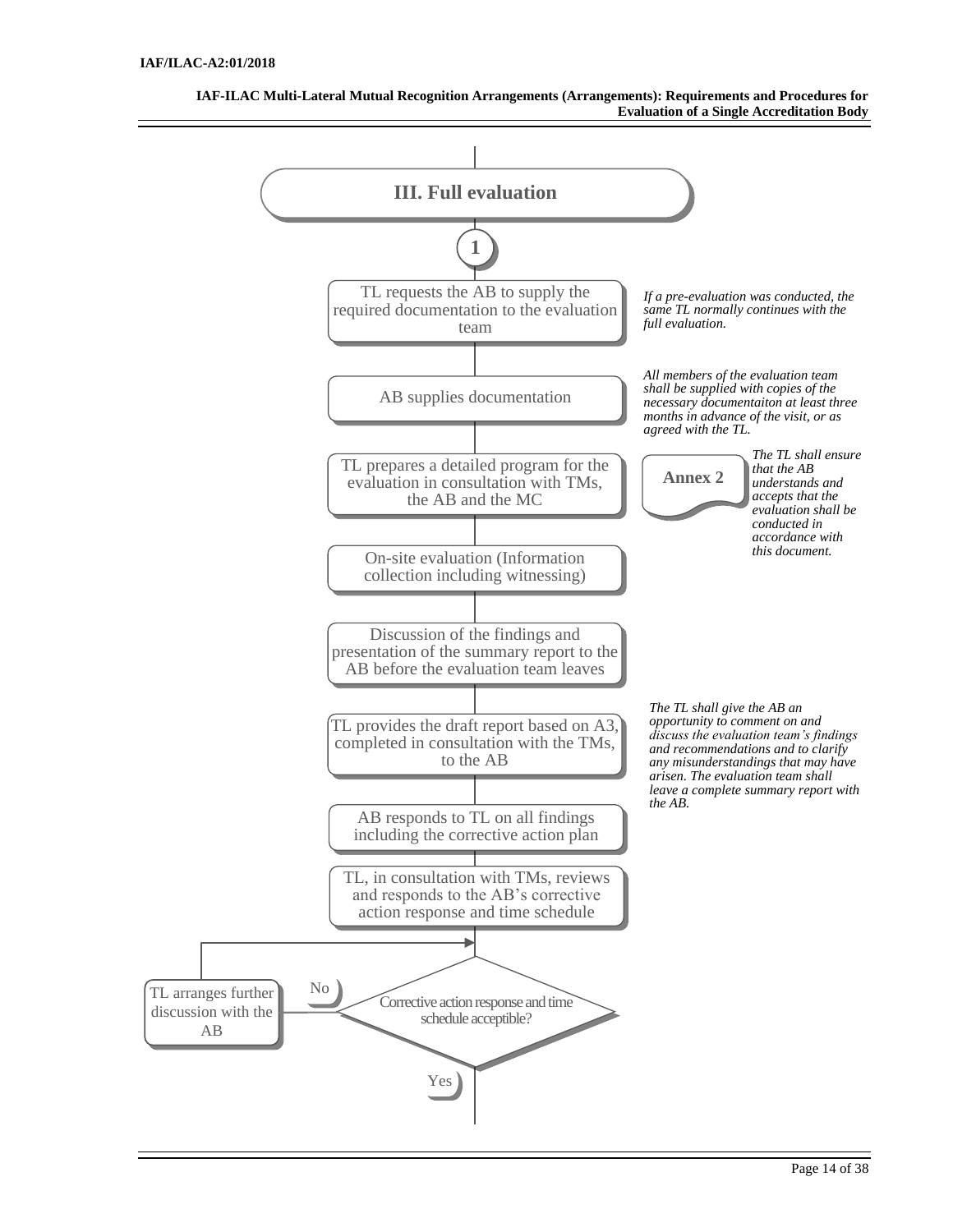

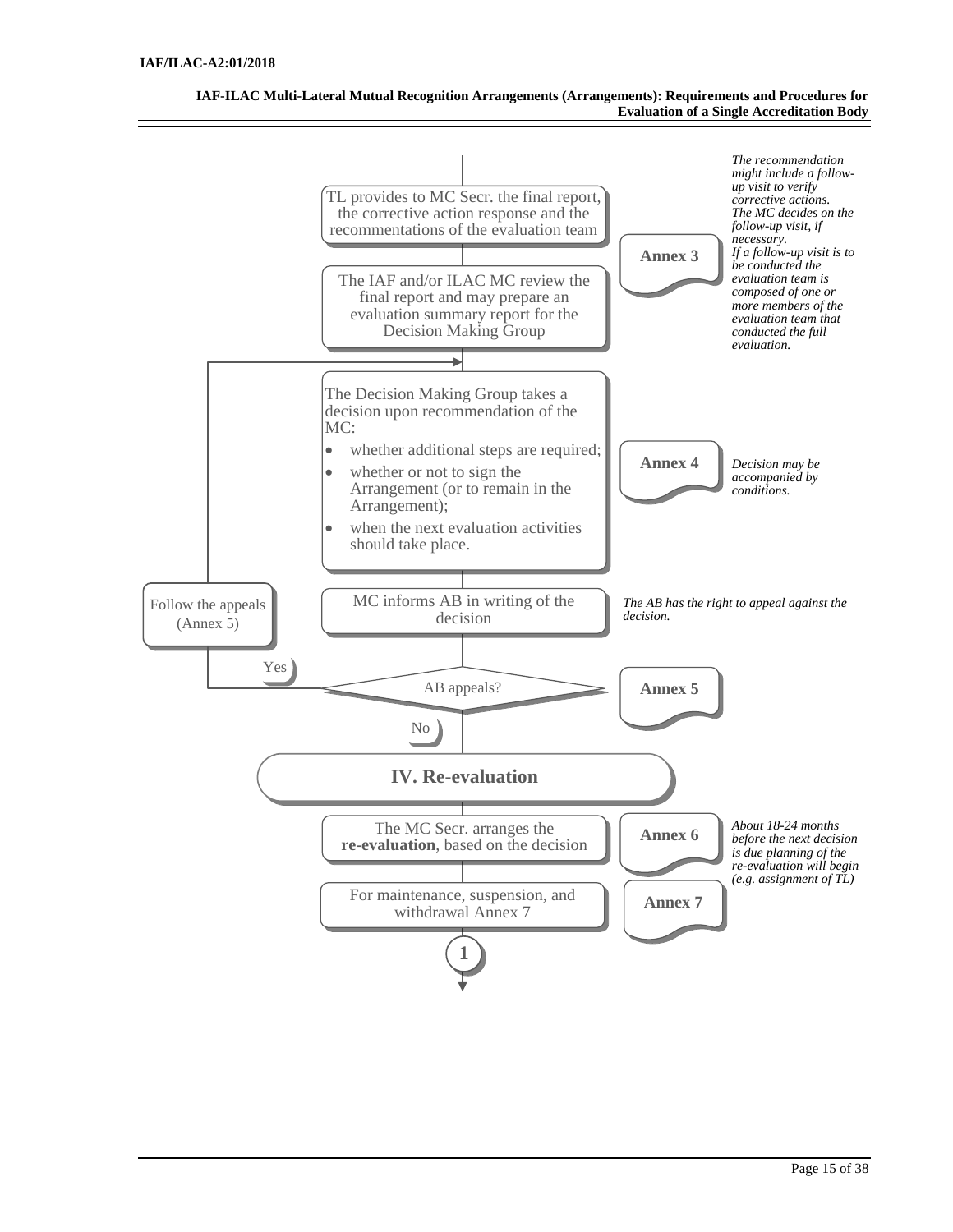# <span id="page-15-0"></span>**ANNEX 1: Process and Procedures for Selection, Qualification and Monitoring of Evaluators**

## **1.1 Process for selection and qualification of evaluators**

- 1.1.1 Initial selection and training of Evaluators:
- 1.1.2 When proposing a candidate peer evaluator the AB shall provide the relevant committee (e.g. MC) with information about the person's competence to confirm that the criteria stated in 1.5 are met.
- 1.1.3 The relevant committee shall review the information either denying the application or inviting the person for the training for new team members.
- 1.1.4 Training for new TMs shall be designed to ensure and confirm that the evaluators meet the competence criteria stated in 1.5.
- 1.1.5 An evaluator, trained in accordance with Clause 1.1.4, shall be observed and evaluated on the job by appointing the evaluator as a trainee team member in his/her first evaluator assignment (see Clause 1.6.1.6 for the tasks of a trainee).
- 1.1.6 After positive feedback from the team leader and the AB the trainee team member will be qualified as a team member peer evaluator.
- 1.1.7 For each team member the regional group or unaffiliated body shall state the main scopes, and sub-scopes if relevant for which the person is considered competent.

## **1.2 Selection of team leaders**

- 1.2.1 After a defined minimum number of evaluations as TM and positive feedback from the participating team leaders and ABs, the relevant committee in IAF/ILAC may invite a TM to become a team leader.
- 1.2.2 To demonstrate fulfilment of the competence criteria as stated in Clause 1.5.3, a TM may first act as a deputy TL (assisting the TL in planning, preparing, managing the evaluation) or as a TL supervised by a qualified TL.

## **1.3 Monitoring and evaluation of performance**

- 1.3.1 The relevant committee shall monitor the performance of evaluators in accordance with the criteria in the following sections on an on-going basis.
- 1.3.2 Monitoring of team leaders and team members shall consist of collecting and evaluating feedback from the evaluated AB, using ILAC/IAF form IAF/ILAC F1.9- A1/A2 *for Evaluation Team Performance Review by the Evaluated AB*.
- 1.3.3 Monitoring of evaluation team members shall also include evaluation by each team leader of the teams in which a team member is participating, completing IAF/ILAC form IAF/ILAC F1.8-A1/A2 *Performance Log for an IAF/ILAC Evaluator (TM) or IAF/ILAC Technical Expert (TE)*.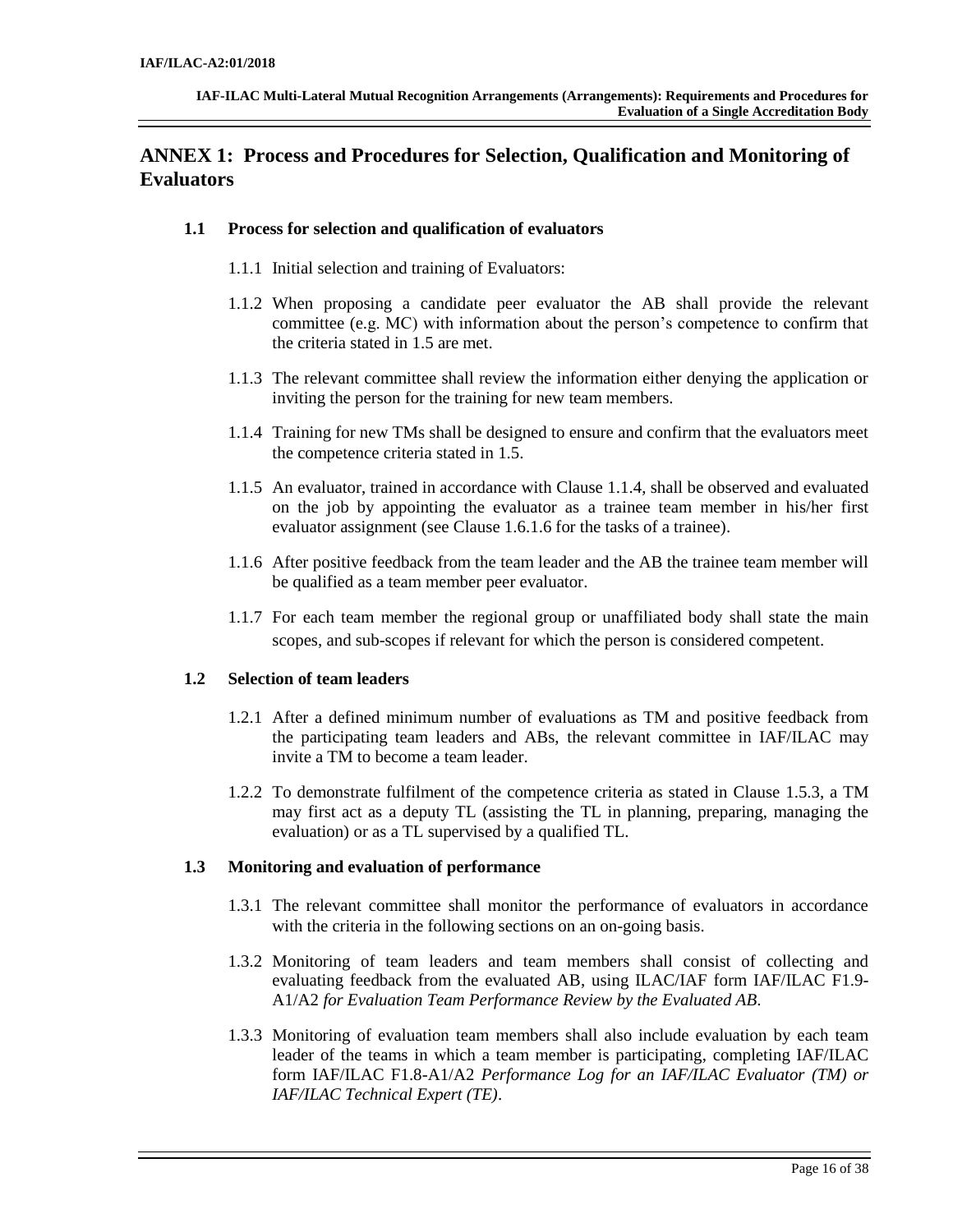- 1.3.4 Monitoring of evaluation team leaders shall include feedback from the team members in IAF/ILAC form IAF/ILAC F1.7-A1/A2 *Performance Log for an ILAC/IAF Team Leader*.
- 1.3.5 At least once every three years the performance shall be re-evaluated and the qualification (see Clause 1.5) of an evaluator shall be re-confirmed.

## **1.4 Improving and harmonisation**

- 1.4.1 There shall be implemented procedures for improving the performance of evaluators (team leaders and team members) and to harmonise the evaluations by:
	- a) Exchange of experience by regular meetings of evaluators, or by other means.
	- b) Informing the evaluators about new requirements and changes in peer evaluation procedures.
	- c) Feedback to evaluators on their performance as received from the AB and/or team leader/member(s) and/or decision makers.
	- d) Informing the evaluators of areas for improvement

# **1.5 Competence criteria**

- 1.5.1 Candidate peer evaluator team member
	- 1.5.1.1 A candidate team member shall possess the qualities to enable him/her to evaluate or assess organisations. In particular a candidate team member shall have the following personal attributes and skills:
		- Be open-minded and mature;
		- Have sound judgment and analytical skills;
		- $\bullet$  Be able to perceive situations in a realistic way, to understand complex operations from a broad perspective, and to understand the role of individual units within an organization;
		- ◆ Be decisive and diplomatic;
		- ◆ Be versatile and culture sensitive:
		- ◆ Be persistent and able to focus;
		- ◆ Be a team player;
		- Have interviewing, presentation, note-taking and report writing skills;
		- Have appropriate language skills to enable effective communication (orally and in writing).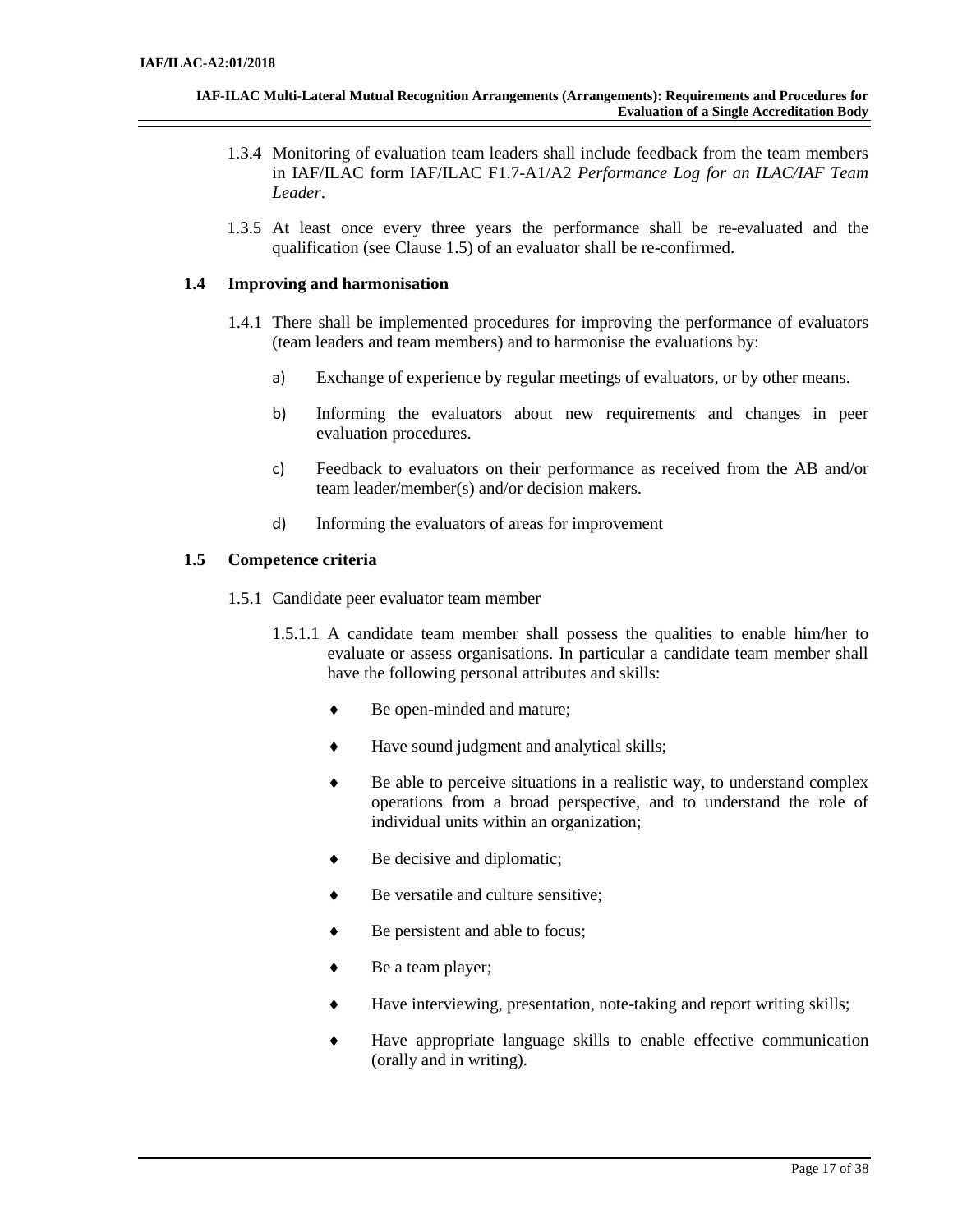- 1.5.1.2 A candidate team member shall be able to determine whether the bodies accredited by the AB under evaluation comply with the requirements of the appropriate ISO/IEC standard(s) and corresponding IAF/ILAC documents, by having:
	- knowledge of the relevant standards for accreditation of conformity assessment bodies and other documents; and
	- understanding of the applicable sector/scheme.
	- 1.5.1.2.1 A candidate team member shall be able to understand the management practices and processes of accreditation bodies based on his/her knowledge and experience in accreditation.
- 1.5.1.3 A candidate team member shall have knowledge of ISO/IEC 17011 and the regional MLA/MRA requirements.
- 1.5.2 Peer evaluator team member
	- 1.5.2.1 In addition to the attributes and competencies described above for candidate evaluators the team member in particular shall be able to evaluate whether an AB complies with the requirements of ISO/IEC 17011, IAF/ILAC A5 and other relevant requirements, based on:
		- Understanding of the application of ISO/IEC 17011 in a peer evaluation context;
		- knowledge of IAF/ILAC A5 and other relevant requirements;
		- knowledge of evaluation principles, procedures, practices and techniques; and
		- skills to effectively plan and organize the assigned evaluator tasks.

1.5.2.2 A team member shall be able to:

- decide from the submitted documentation any features requiring special study during the evaluation;
- decide on sampling of activities and files to be selected and persons to be interviewed based on the analysis of risks and related to the scope of work and the scope of the MLA/MRA;
- evaluate constantly the effects of evaluation observations and personal interactions during an evaluation;
- treat concerned personnel in a way that will best achieve the evaluation objective;
- react with sensitivity to the local conventions of the area in which the evaluation is performed;
- perform the evaluation process without deviating due to distractions;
- react effectively in stressful situations;
- commit full attention and support to the evaluation process.
- 1.5.2.3 A team member shall be able to obtain and evaluate objective evidence fairly and to report on his/her findings according to the applicable reporting procedures.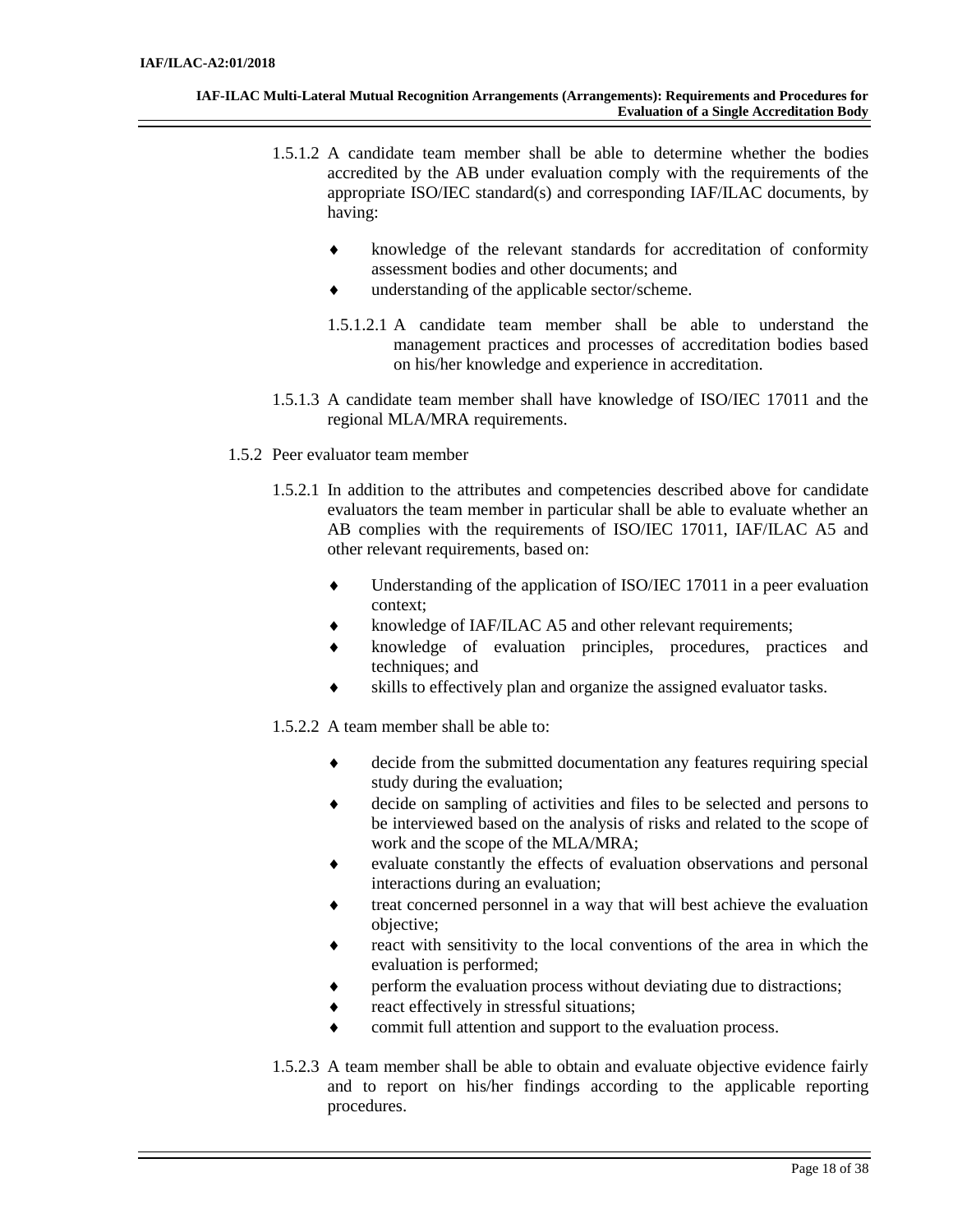- 1.5.2.4 A team member shall be able to understand quickly and easily cultural differences, as far as essential in the evaluation process.
- 1.5.2.5 A team member shall be able to:
	- determine the criticality of the findings and to evaluate whether the corrective actions decided by the AB are likely to be effective and to evaluate the corrective actions carried out;
	- arrive at generally acceptable conclusions based on evaluation observations;
	- remain true to a conclusion that is based on objective evidence, despite pressure to change.
- 1.5.2.6 Be able to act impartially and remain true to the purpose of the evaluation without fear or favour also based on the absence of any conflicting interests.
- 1.5.3 Peer evaluator team leader
	- 1.5.3.1 In addition to the attributes and competencies described above for evaluator team members the team leader shall be able to manage an evaluation, lead an evaluation team in an efficient and effective way, plan and control the contribution of the individual team members and report clearly and succinctly the results of the evaluation.
	- 1.5.3.2 A team leader shall be able to discuss the objectives and impact of accreditation services with the management and staff of an AB, based on his/her knowledge of the accreditation body's services, the (business and regulatory) context thereof and the associated risks.
	- 1.5.3.3 The team leader shall be able to understand issues raised by the other members in the team on the accreditation fields which are outside his/her area of expertise.
	- 1.5.3.4 Based on his/her interpersonal skills a team leader shall be able to optimize the performance of an evaluation team taking into account the strengths and weaknesses of the individual team members.
	- 1.5.3.5 The team leader shall be able to take decisions on the classification of findings and on the closing of findings based on the recommendation of the team members.
	- 1.5.3.6 The team leader shall be able to chair meetings and to reach consensus on delicate points.
	- 1.5.3.7 The team leader shall be able to report to the decision making committee, and to present a recommendation, taking into account the findings of all team members, in conformity with the Arrangement requirements.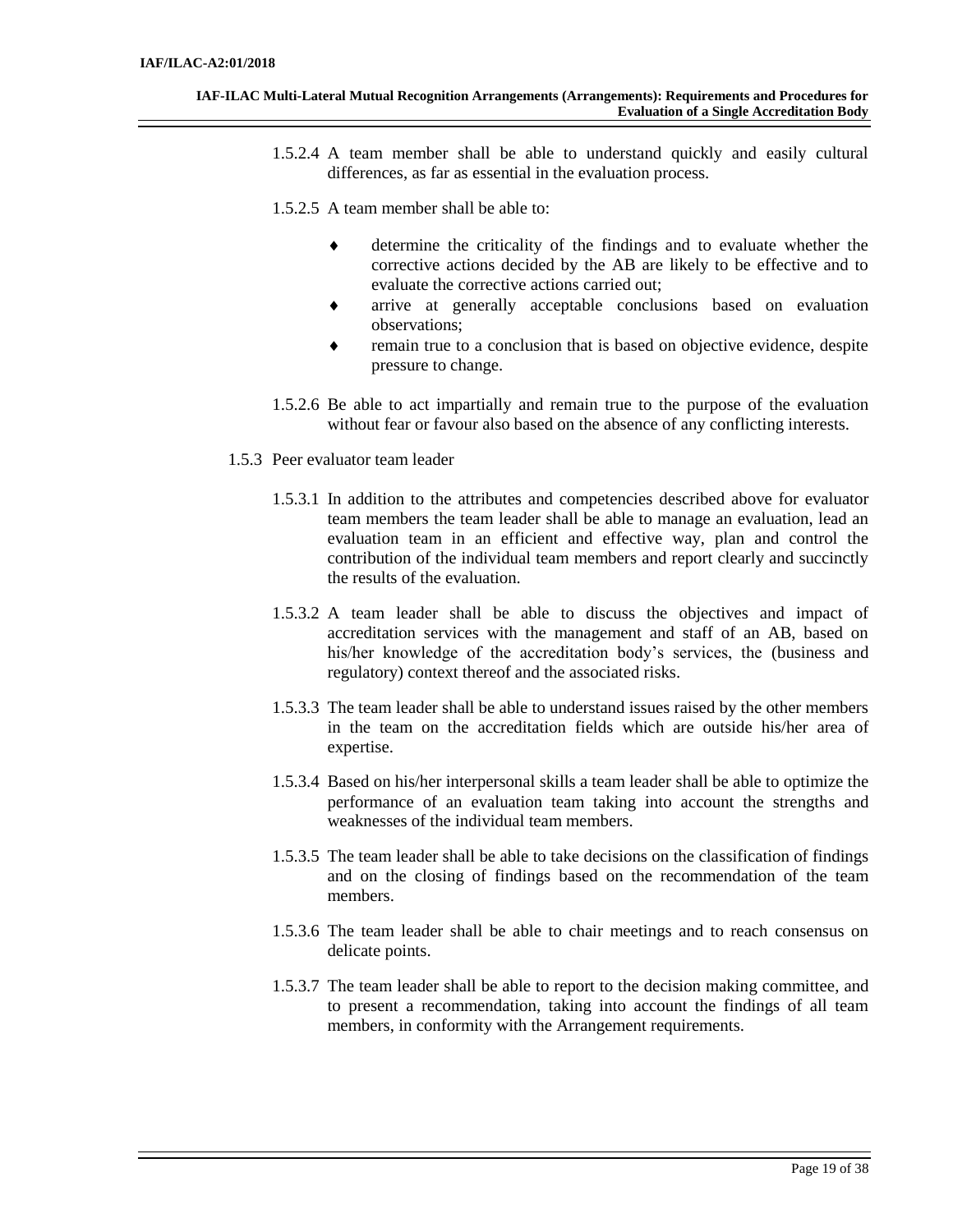#### **1.6 Procedure for the Appointment and Composition of the Evaluation Team**

- 1.6.1 Composition of the evaluation team
	- 1.6.1.1 For the full evaluation visit, members of the evaluation team shall be chosen as needed to cover the types of accreditation, the technical scopes, and the size and complexity of the accreditation system under evaluation.
	- 1.6.1.2 Team members shall be chosen, in consultation with the TL, from a list of team members qualified according to the process described in 1.1 and kept upto-date by the MC. This list should record the scopes and sub-scopes for which the evaluator is considered competent and experienced in evaluations.
	- 1.6.1.3 The evaluation team chosen shall consist of representatives from a crosssection of Member Accreditation Bodies. The evaluation team shall be chosen to provide a balanced set of skills so as to be able to conduct an effective evaluation of the key components of the system under examination.
	- 1.6.1.4 No team member shall be associated with any accreditation body that has provided consultancy service to the accreditation body being evaluated within three years prior to the evaluation.
	- 1.6.1.5 A team should not have more than two evaluators participating in their first evaluation (trainees). For the trainee evaluators on the team, a qualified mentor (an evaluator with experience in more than two evaluations) will be appointed.
	- 1.6.1.6 A team member may, in addition to his/her evaluation tasks, mentor any "trainee peer evaluator" (those performing their first evaluation) assigned to the evaluation team. Mentoring trainees includes allocating him/her such task as he/she is capable of performing, supervising and providing a report to the Arrangement MC about the performance of the trainee.

*NOTE 1: It is normal practice that evaluators from as many members as possible are appointed in a team.*

*NOTE 2: A team leader should normally be accompanied by at least one other team member for a pre-evaluation visit to ensure more than one person is involved in establishing an applicant's readiness for a full evaluation visit.*

*NOTE 3: There should be no more than one team member from each economy.*

*NOTE 4: Some of the evaluation team members may have as their only task to perform witnessing at different geographical places or at different times than the rest of the evaluation team.*

- 1.6.2 Appointment and duties of the evaluation team leader:
	- 1.6.2.1 In appointing an evaluation team leader for a specific evaluation, the MC should not appoint the same team leader for two successive evaluations of the same applicant.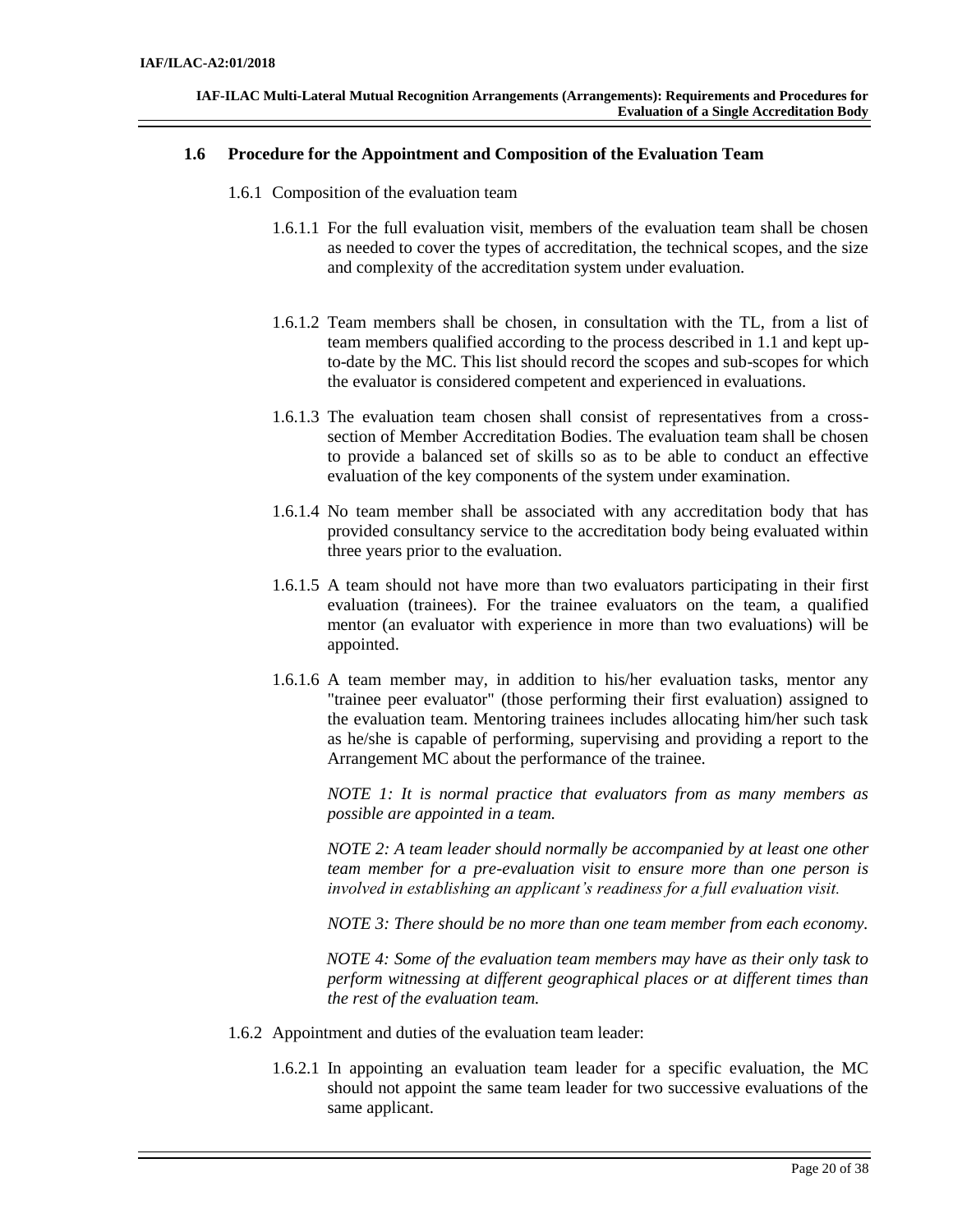- 1.6.2.2 Team leaders shall be chosen from a list of team leaders prepared based on the process described in 1.2 and kept up-to- date by the MC. This list should record the scopes and sub-scopes for which the team leader is considered competent and experienced in evaluations.
- 1.6.2.3 The team leader shall have ultimate responsibilities for all phases of evaluation and is delegated authority by the MC to make final decisions regarding the conduct of evaluation.
- 1.6.3 Appointment and duties of the evaluation deputy team leader:
	- 1.6.3.1 A Deputy Team Leader (Deputy TL) may be assigned. The role of the Deputy TL is to assist the TL in planning, preparation, and management of the evaluation. The Deputy TL can replace the TL in case of illness or unforeseen circumstances.
	- 1.6.3.2 A Deputy TL can be identified one of two ways: a) After a minimum of 2 peer evaluations (pre evaluations can be considered) as a TM with positive feedback from the participating TLs and ABs, a TM may be invited to become a Deputy TL if he/she has also demonstrated that he/she fulfils the conditions referred to in section 1.5.3 above.

*Note: The role of Deputy TL may be used as training for future Team Leader*

b) Alternately, a deputy team leader may be an approved team leader but if assigned to a team, the Deputy TL shall have different competences than the TL to cover as much as possible of the accreditation activities of the AB under evaluation.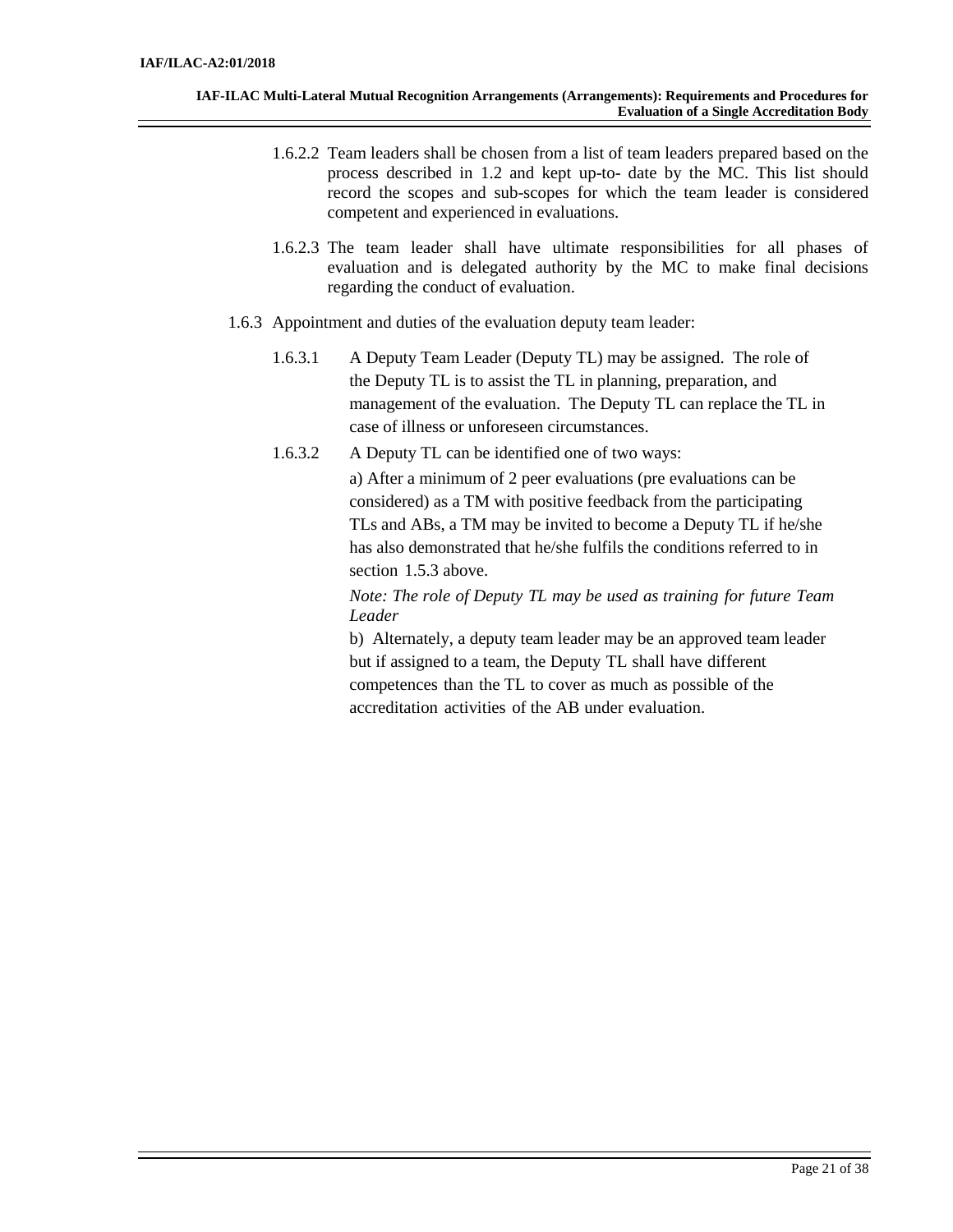# <span id="page-21-0"></span>**ANNEX 2: Typical Evaluation Program of a Single Accreditation Body**

# **A. Pre-evaluation program**

If it is determined by the Regional Group, IAF and/or ILAC or the applicant AB that a preevaluation of the AB is needed before the full evaluation can take place, a pre-evaluation program shall be prepared. Based on the results of the document review, the pre-evaluation team may consider reviewing the following in the context of the pre-evaluation:

- Management system policies and procedures (as part of a document review prior to the preevaluation visit);
- $\bullet$  Legal identification of the AB;
- Relationships with the regulators and other specifiers (e.g. recognition; possible competition);
- Job descriptions and backgrounds of top management, organization chart;
- Impartiality and conflict of interest; related bodies;
- ◆ Access to technical expertise;
- ◆ Application documents;
- Assessor records and documents;
- Sampling of CAB assessment records, including the decision making process;
- Proficiency testing participation levels (for testing and calibration accreditation, and inspection bodies where relevant);
- Measurement traceability routes (for testing and calibration accreditation, and inspection bodies where relevant). In some cases it may be necessary to visit the NMI;
- Witnessing one or more assessments, if possible.

# **B. Full evaluation program**

## **1. Introduction**

The task of an evaluation of an AB is to collect sufficient information about the assessments and decision making process of the AB to have confidence in the conformity assessment results from CABs accredited by the AB such that the signatories to the Arrangement can promote acceptance of these results.

It is the task of the TL to create a timetable in a timely manner prior to the evaluation of the AB that allows sufficient time to collect information for obtaining such confidence.

Because there exists a large variety of circumstances under which an evaluation will take place, it is the prerogative of the TL to deviate from the examples shown in 3.2 of this annex. The TL should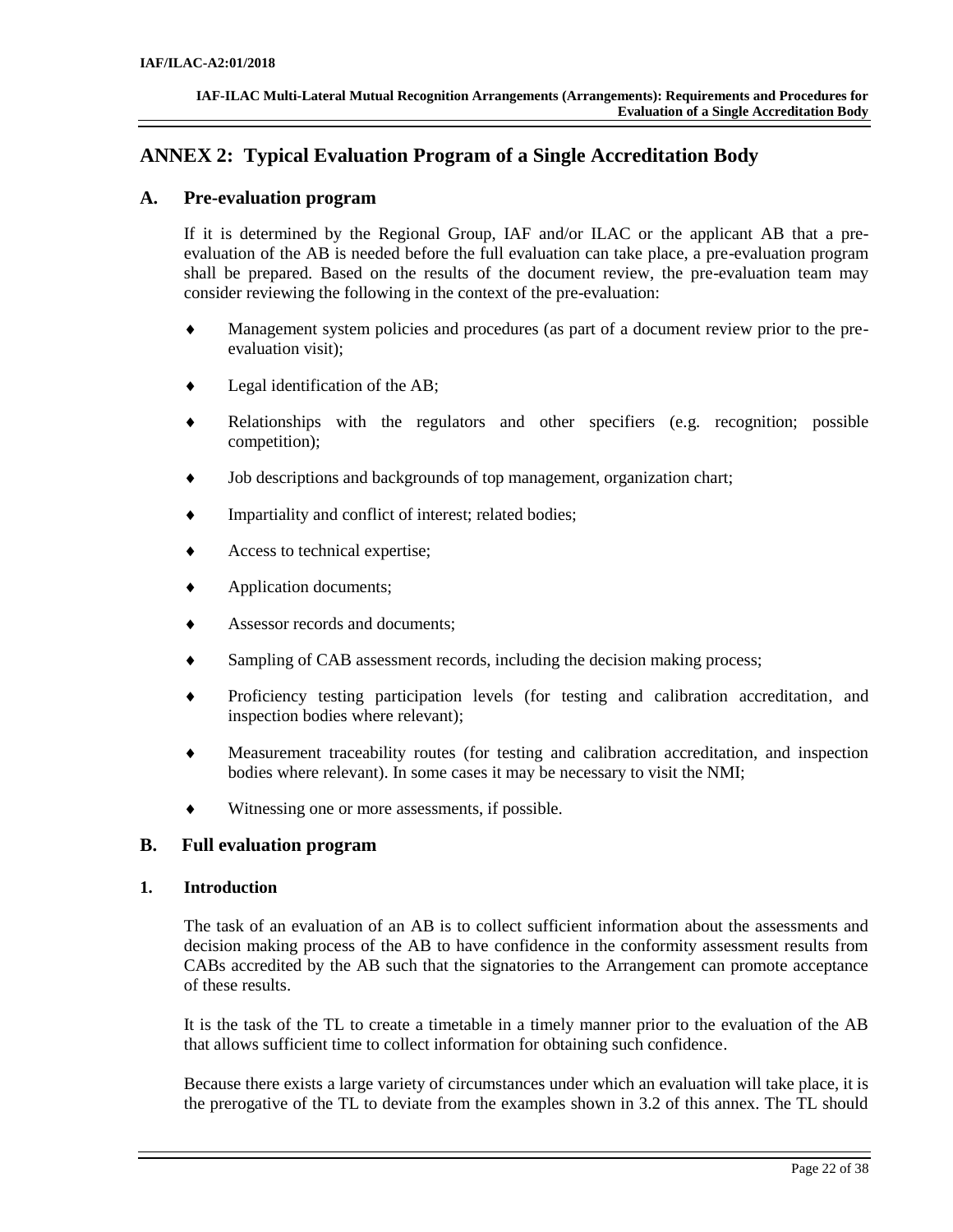agree with the team members on the duration. Consultation with the accreditation body under evaluation is essential. When the proposed timetable largely differs from the examples of 3.2.2 of this annex or when additional evaluation team capacity is required, the Chair of the MC should also be consulted at an early stage.

# **2. Considerations**

# **2.1 Maximum Duration**

The TL should arrange the evaluation to take place in the shortest possible time, preferably within one full (7 days) week.

If witnessing is not possible during the week of the formal evaluation and if no alternatives are possible, the TL should schedule witnessing to be performed in the weeks preceding the evaluation. This will allow for a well-founded closing meeting in which all fact finding can be reviewed and discussed. It is additionally advised to use only experienced team members for such parts of the evaluation.

# **2.2 Types of Evaluation**

There are different kinds of evaluation: e.g. initial evaluation, pre-evaluations, follow-up evaluations, evaluation for scope extensions, re-evaluation.

Given the long interval (approximately 4 years) between evaluations, the duration of a reevaluation is comparable to that of an initial evaluation. A shorter duration applies for preevaluations, for follow-up evaluations and for scope extensions that are conducted separately from a re-evaluation.

## **2.3 Witnessing**

The evaluation team shall consider how to deal with witnessing. For every level 3 there shall be:

- · One witness of an initial assessment or reassessment of a CAB.
	- o While full assessments are preferred, other on-site assessment activities may be considered. When the witnessing of other on-site assessment activities takes the place of the witnessing of a full assessment or re-assessment, then those activities must include all of the accreditation requirements and assessment of a portion of the scope of accreditation. The key is that the evaluation team witness the performance of technical activities of the CAB as much as possible;
- · or two other on-site assessment activities, including a portion of the scope of accreditation which may each only include parts of the accreditation requirements.

The evaluation team shall also witness other reassessments and assessments activities as determined by the team leader or the MC.

For certification and validation/ verification, the evaluation team should witness the AB assessment team performing the assessment of the body only at the office location.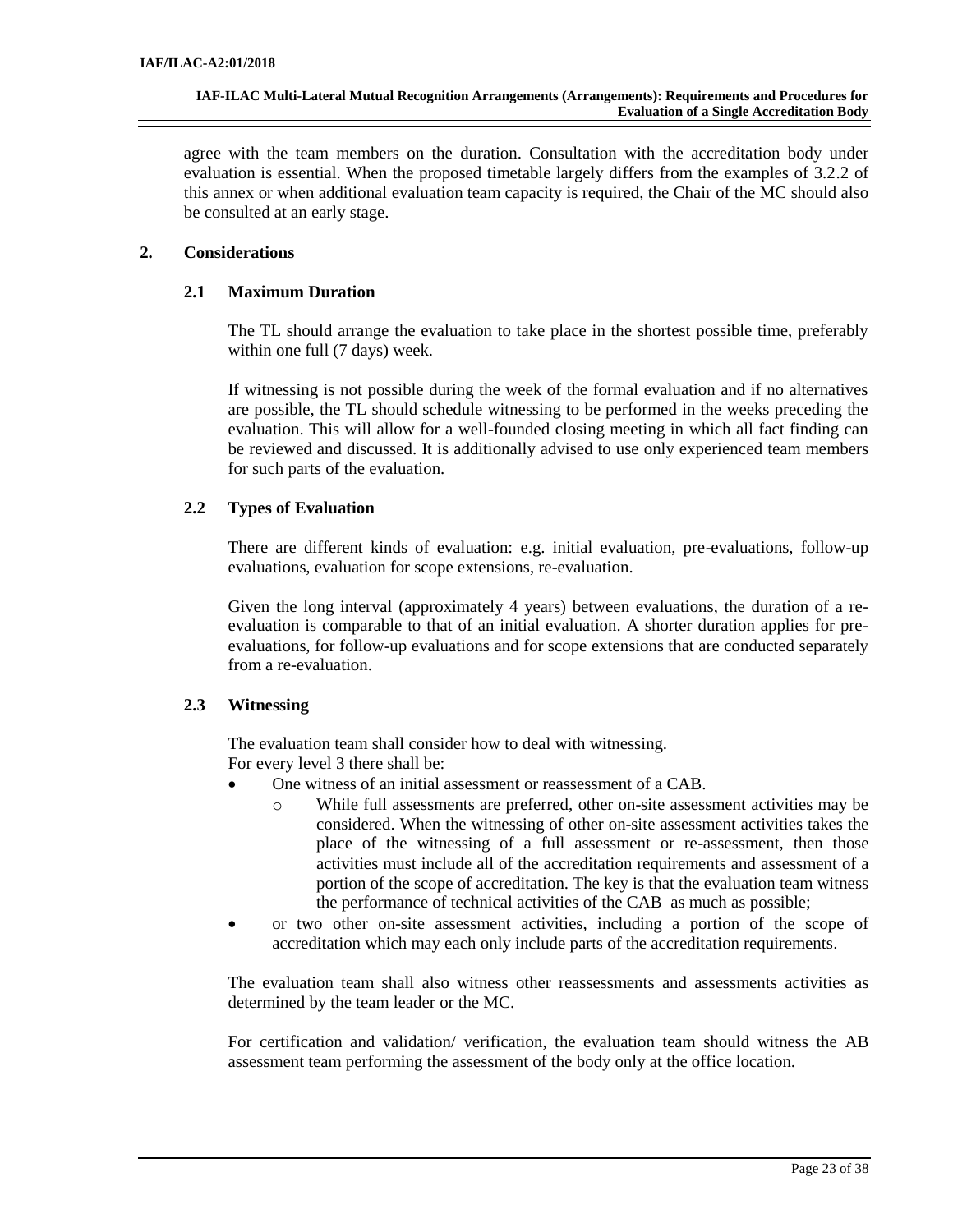**Note:** For definitions of Level 2 and Level 3, please refer to IAF PR 4 or ILAC R6, as applicable.

# **2.4 Size of the Accreditation Body**

The influence of the AB's scope on the duration of the evaluation (on-site part) relates primarily to the number of witnessing activities. The AB's management system may not differ (see ISO/IEC 17011) too much when the AB has one activity or several activities. When there is a large difference in the number of accreditations in the various fields, the TL may decide to place more emphasis on witnessing in the larger field(s).

Since Memoranda of Understanding (e.g. with regulators or specifiers of the AB's economy) are being concluded with certain industry sectors, specific attention may be needed to assure the AB's competence to assess in these fields.

It must be stressed that, despite spending time on witnessing, it is very important to spend ample time to check on how an AB selects its assessors and experts for a particular assessment. Thorough checking of records from assessments is required including matching the assessor's expertise to the scope of the CAB being assessed.

# **2.5 Other Factors**

Factors that may influence the duration of the evaluation include:

- Need for translators:
- Extensive travel and travel circumstance; and
- Cultural differences.

This annex cannot provide guidance on all these items. It is left to the team members and their experience to judge these effects and to cater to them in such a way that there is no compromise to the principle stated in the introduction to this annex.

# **3. Managing the evaluation**

## **3.1 Preparation and Planning**

- 3.1.1 The time for the evaluators to spend on preparation largely depends on the quality of the documents that the AB forwards. The documents that are required are specified in the *Application from a Single Accreditation Body to join the Arrangement* (IAF/ILAC-F2.1:A2). Accurate translation of the documents into English by the AB is essential.
- 3.1.2 The self-assessment document (IAF/ILAC A3) shall be detailed and accurate. This document will greatly assist the evaluation team in preparation. If the self assessment document (IAF/ILAC A3) does not provide adequate information to the team, the team leader can ask the AB to revise the document with the necessary information.
- 3.1.3 The AB shall send all documents to the evaluation team, at least 3 months in advance of a visit to allow for preparation and for requesting additional information.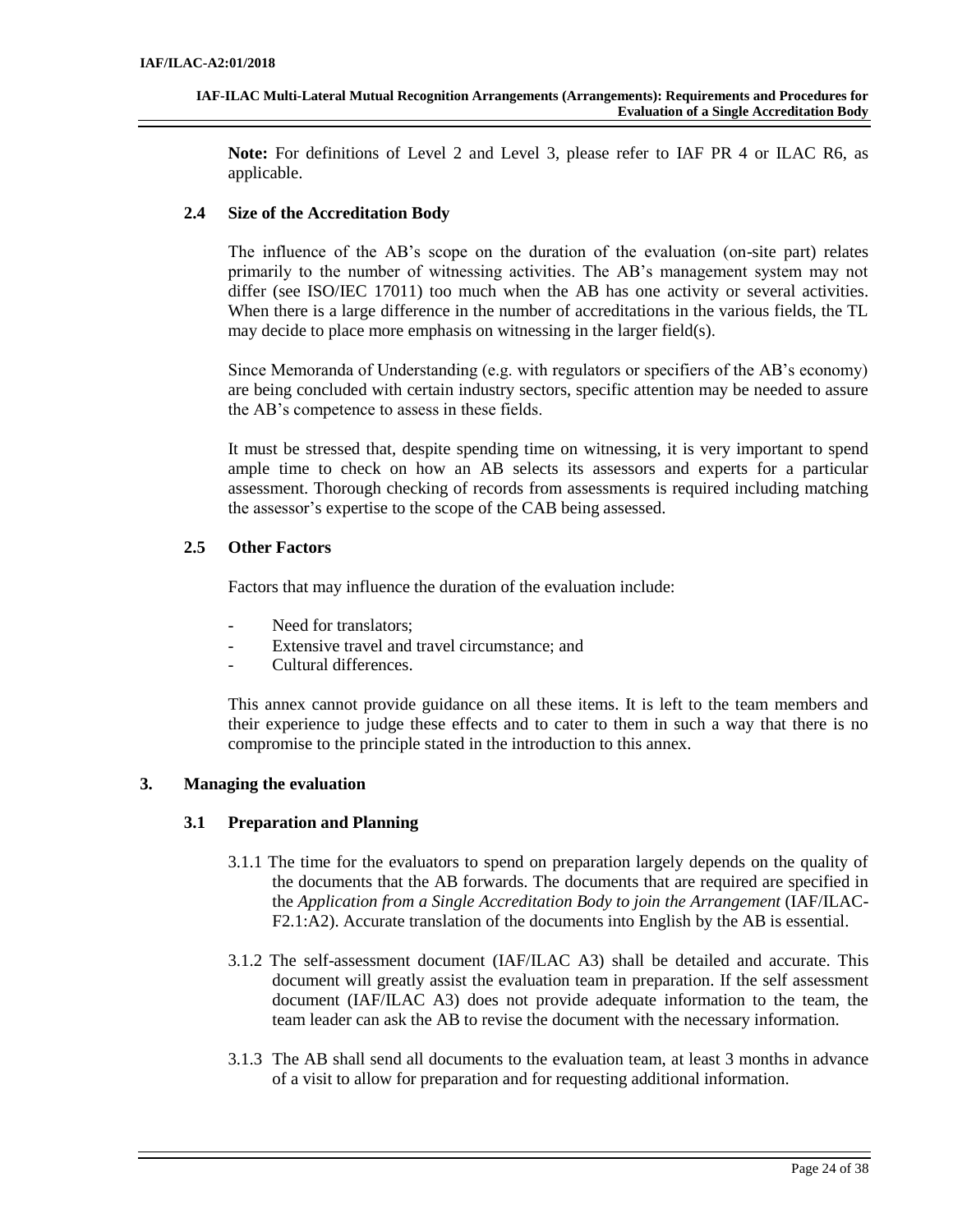- 3.1.4 The team members should start reviewing the documents directly after receipt. In essence the team leader should be able to prepare a part of the report with background information **before** the on-site evaluation. This part of the preparation is the same for all types of evaluations. The total time involved in studying the documentation may take an average of 3 to 5 days for the TL and 2 to 4 days for the team members.
- 3.1.5 For planning of the witnessing, the AB shall provide the assessment planning. This gives the evaluation team the opportunity to carefully select and plan the witnessing activities taking into consideration the following:
	- standards for accreditation,
	- number of accredited CAB,
	- size of the fields,
	- initial evaluation/re-evaluation,
	- witnessed assessments from the last evaluation,
	- cross frontier accreditation policy and relative procedures.

If the applicant or signatory is active in the framework of-an industry or regulator specific scheme, then the fulfilling of the requirements set by that industry group or by regulators for accreditation bodies shall also be considered on a sampling basis.

# **3.2 On-site Evaluation**

3.2.1 The evaluation team should be prepared to undertake long working days during the on-site evaluation.

An on-site visit typically consists of:

- Opening meeting, presentation by team leader outlining aims, objectives and procedure to be used by evaluation team
- Evaluation of the AB's offices and management system, review of files and records
- Discussing of the results of the self-assessment document (IAF/ILAC A3)
- Evaluation of the assessment reports, including preparation of the assessment and decision making records (and possible witnessing of the accreditation decision making process.)
- Splitting of the team in accordance with their experiences for the purpose of witness including the on-site preparation of the draft evaluation report with a list of findings
- Witness of a CAB for every scope (see Clause B 2.3 of this annex)
- Discussion of the results of the witnessing with the evaluation team and AB
- Closing meeting, presentation and discussion of findings.

Some timetable examples are shown on the following page.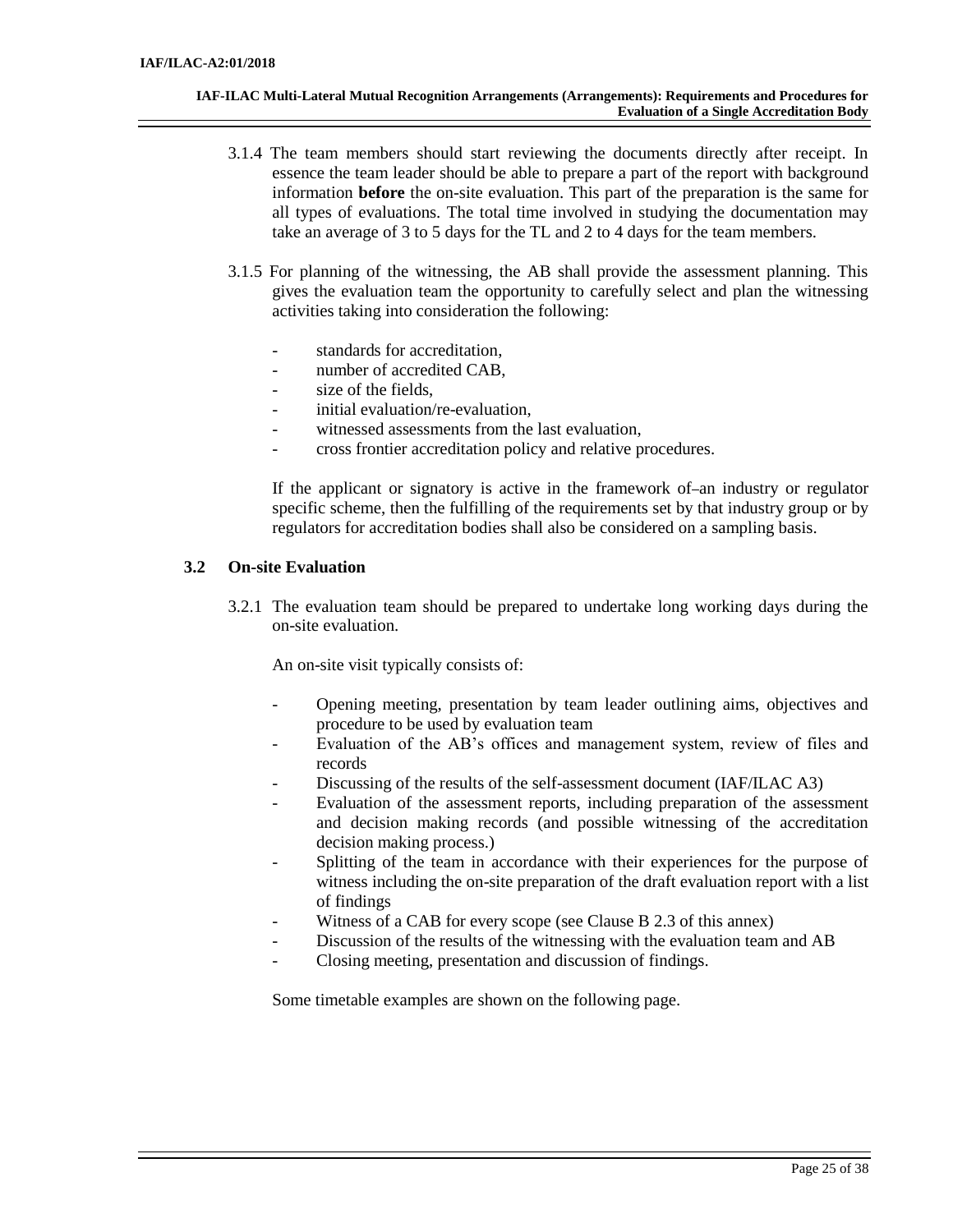#### **IAF-ILAC Multi-Lateral Mutual Recognition Arrangements (Arrangements): Requirements and Procedures for Evaluation of a Single Accreditation Body**

| Day     | <b>Actions</b>                                                 | <b>Evaluators</b> |
|---------|----------------------------------------------------------------|-------------------|
| Day 1   | 3 hours for preparation with the evaluation team               | $TL + 2 TM$       |
|         | Office, opening meeting, records etc                           |                   |
|         | (key issues to be addressed + evaluation plan)                 |                   |
| Day 2   | Office $+$ witnessing assessments (split evaluation team)      | $TL + 2 TM$       |
| Day 3   | Office + witnessing staff + preparation final report + closing | $TL + 2 TM$       |
|         | meeting                                                        |                   |
| Day 4   | Discussing further actions for $TMs + departure$               | $TL + 2 TM$       |
| morning |                                                                |                   |

# 3.2.2 ABs with single scope

# 3.2.3 ABs with 2 scopes

| Day     | <b>Actions</b>                                                        | <b>Evaluators</b> |
|---------|-----------------------------------------------------------------------|-------------------|
| Day 1   | 3 hours for preparation with the evaluation team                      | $TL + 2 TM$       |
|         | Office, opening meeting, records etc                                  |                   |
|         | (key issues to be addressed + evaluation plan)                        |                   |
| Day 2   | Office $+$ preparation for witnessing assessments                     | $TL + 2 TM$       |
| Day 3   | Office + witnessing staff + witnessing assessments (split $TL + 2 TM$ |                   |
|         | evaluation team)                                                      |                   |
| Day 4   | Same + preparation final report + closing meeting                     | $TL + 2 TM$       |
| Day 5   | Discussing further actions for $TMs + departure$                      | $TL + 2 TM$       |
| morning |                                                                       |                   |

# 3.2.4 ABs with 3 scopes

| Day       | <b>Actions</b>                                                                   | <b>Evaluators</b> |
|-----------|----------------------------------------------------------------------------------|-------------------|
| Sunday    | $>=$ 4 hours for preparation with the evaluation team                            | $TL + 3 TM$       |
|           | $(key$ issues to be addressed + evaluation plan)                                 |                   |
| Monday    | Office, opening meeting, records etc + preparation for                           | $TL + 3 TM$       |
|           | witnessing assessments                                                           |                   |
| Tuesday   | Office + witnessing staff + witnessing assessments (split)                       | $TL + 3 TM$       |
|           | evaluation team)                                                                 |                   |
| Wednesday | Office + witnessing staff + vertical audits + witnessing                         | $TL + 3 TM$       |
|           | assessments (split evaluation team)                                              |                   |
| Thursday  | Office + witnessing staff + vertical audits (specially directed $\mid TL + 3 TM$ |                   |
|           | for confirmation of previous findings) $+$ witnessing                            |                   |
|           | assessments (split evaluation team)                                              |                   |
| Friday    | Preparation final Report + closing meeting + Discussing $\vert$                  | $TL + 3 TM$       |
|           | further actions for $TMs + departure$                                            |                   |

# 3.2.5 ABs with full scope

| Day    | <b>Actions</b>                                                       | <b>Evaluators</b> |
|--------|----------------------------------------------------------------------|-------------------|
| Sunday | $\geq$ = 4 hours for preparation with the evaluation team            | $TL + 4 TM$       |
|        | (key issues to be addressed $+$ evaluation plan)                     |                   |
| Monday | Office, opening meeting, records etc + preparation for $ TL + 4 TM $ |                   |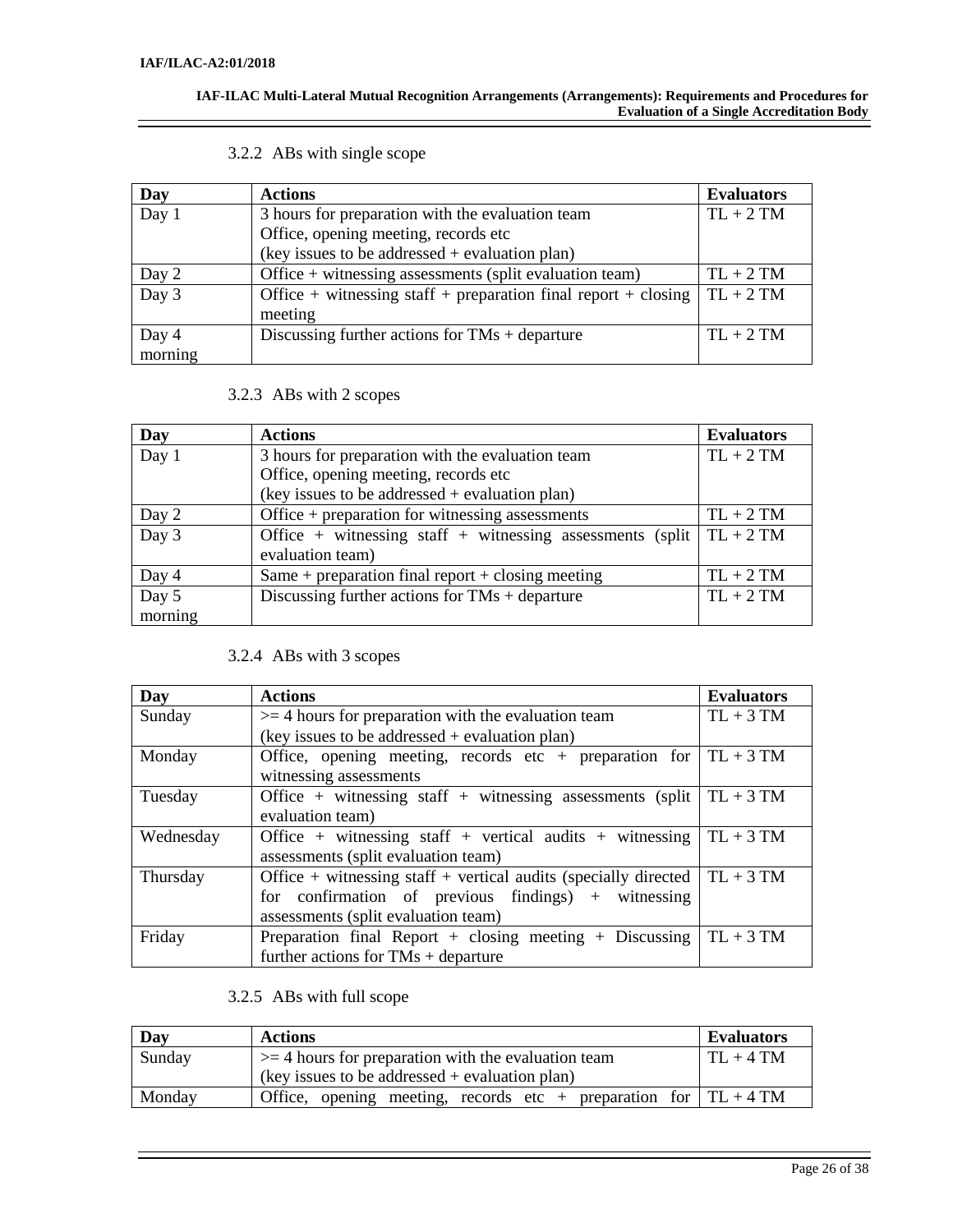| Day       | <b>Actions</b>                                                      | <b>Evaluators</b> |
|-----------|---------------------------------------------------------------------|-------------------|
|           | witnessing assessments                                              |                   |
| Tuesday   | Office $+$ witnessing staff $+$ witnessing assessments              | $TL + 4 TM$       |
|           | (split evaluation team)                                             |                   |
| Wednesday | Office + witnessing staff + vertical audits + witnessing            | $TL + 4 TM$       |
|           | assessments (split evaluation team)                                 |                   |
| Thursday  | Office $+$ witnessing staff $+$ vertical audits (specially directed | $TL + 4 TM$       |
|           | for confirmation of previous findings) $+$ witnessing               |                   |
|           | assessments (split evaluation team)                                 |                   |
| Friday    | Same + preparation final report + closing meeting                   | $TL + 4 TM$       |
| Saturday  | Discussing further actions for $TMs + departure$                    | $TL + 4 TM$       |

**IAF-ILAC Multi-Lateral Mutual Recognition Arrangements (Arrangements): Requirements and Procedures for Evaluation of a Single Accreditation Body**

> *NOTE: This is guidance only. In some regions it is common for a four person (laboratory accreditation evaluation) team to witness up to 10 different laboratories, during a five day evaluation. Where the NMI is not a signatory to the CIPM MRA or where the NMI's CMCs are not listed in the BIPM database, the evaluation team should consider the need to visit the NMI and any designated institute so as to evaluate the traceability routes available to accredited laboratories. The emphasis should be on witnessing enough to have confidence in the accreditation process, and a high level of confidence in the competence of the accredited bodies.*

3.2.6 The team members should meet to discuss their findings and possibly adjust the focus of their attention. The TL will need to add/modify/enhance the preliminary report that resulted from the studying of the documentation and discuss such changes during the week with the team members. The TL may also require the AB to provide a general description of the AB to be used in the report.

## **3.3 Activities after the On-site Evaluation**

- 3.3.1 Electronic means to communicate with the team members should be sufficient to provide feedback and support as the TL prepares the final report for the AB.
- 3.3.2 The evaluation team needs to spend time on reviewing the AB's corrective actions and on the preparation of the evaluation team's comment to these corrective actions. The TL should take the lead in preparing this reaction.
- 3.3.3 Finally the TL shall prepare a recommendation to the Decision Making Group.
- 3.3.4 Typically these activities may take 2-3 days for the TL. For TMs, the time involved may be limited to 0.5 days.
- 3.3.5 Writing the Evaluation Report: IAF/ILAC A3 contains information concerning the structure and timeline for writing and presenting a report.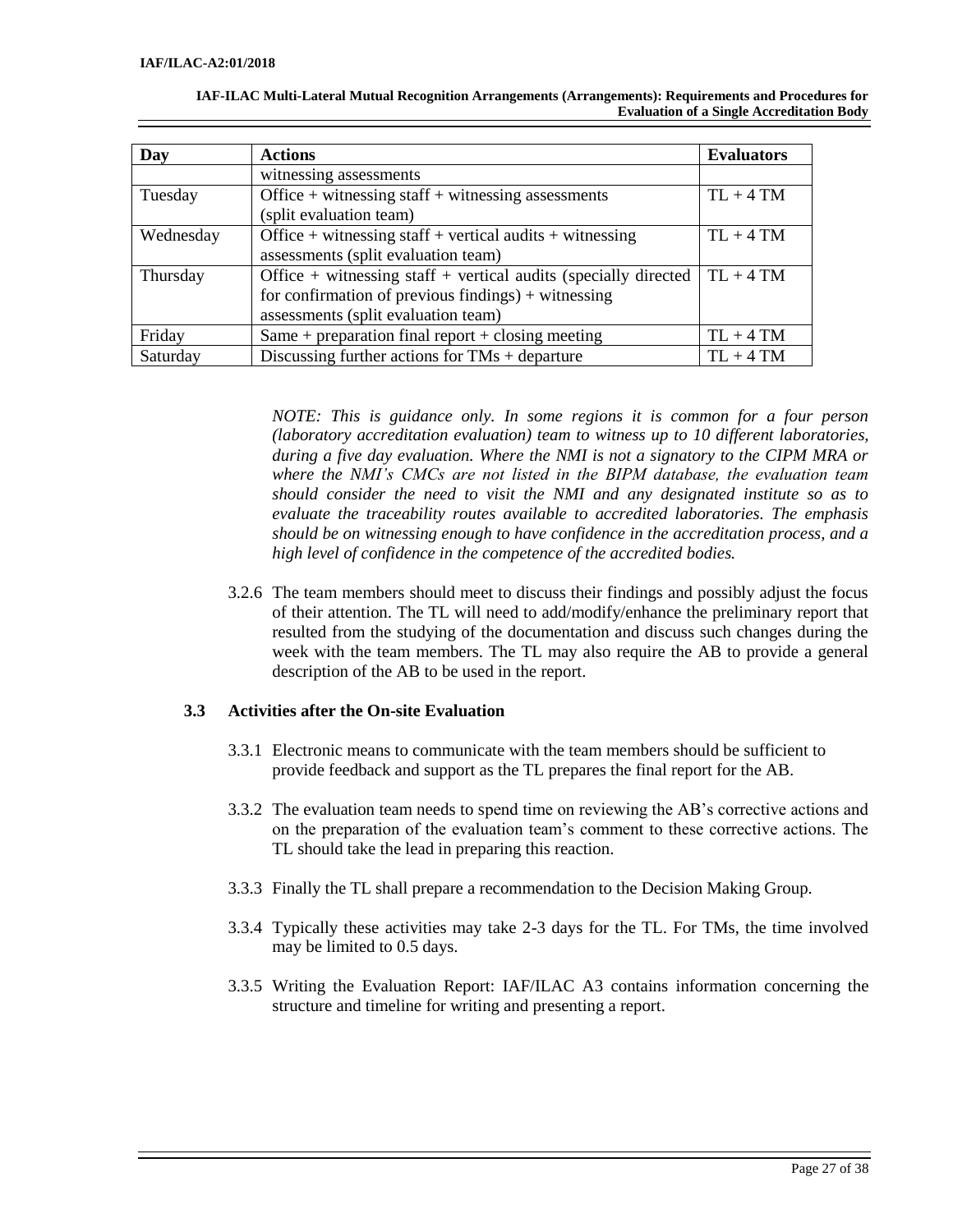# <span id="page-27-0"></span>**ANNEX 3: Content of the Evaluation Summary Report on a Single Accreditation Body**

(This report is prepared by the IAF and/or ILAC MC for presentation to the Decision Making Groups)

## **Applicant:**

**Evaluation team:**

#### **Identification of the full evaluation report:**

#### **Evaluation sites and dates:**

Applicant's office(s):

Witnessed assessments:

#### **Scope of evaluation:**

#### **Applicant organisation**

Number of staff:

Accreditation programs:

Number of bodies accredited:

Organizational structure:

Decision making process:

Relationships (e.g., government, other bodies, international organizations):

## **Findings of the evaluation team (non-conformities, concerns and comments):**

Conclusions:

Statements of closeout of nonconformities and concerns:

Unresolved issues:

Conclusion and recommendation:

*NOTE: In cases where a task force group (TFG) reviews the report and completes an evaluation summary report on behalf of the MC, this report may address TFG remarks and conclusions, composition of the TFG, and comments on the process. Issues for consideration may include:*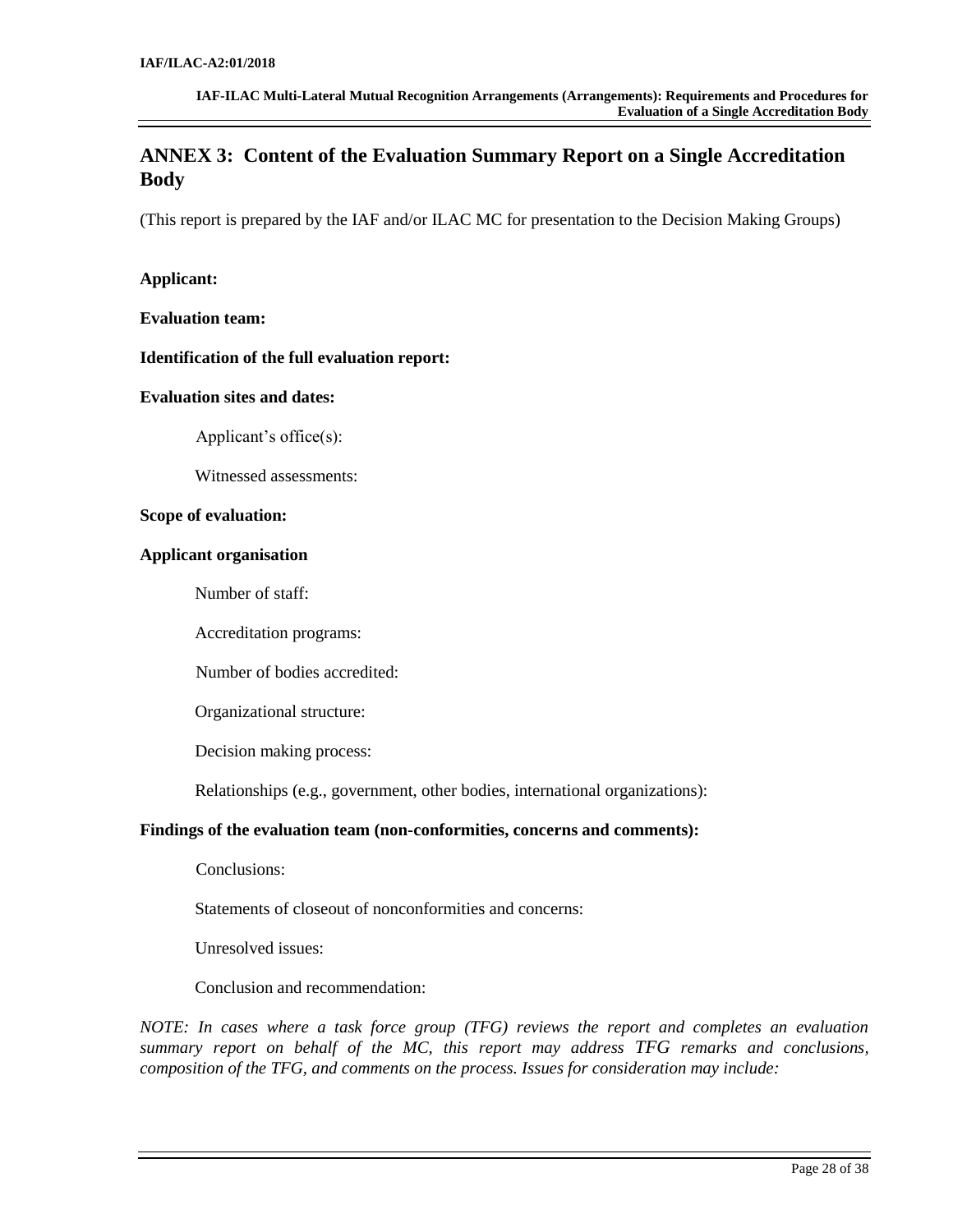- Were IAF/ILAC procedures followed?
- Was the appropriate normative documents applied?
- Does the report contain sufficient information to support a decision?
- Are the conclusions and recommendations supported by the report?
- Are the findings appropriately classified, clear and concise?
- Is the proposed/implemented corrective action appropriate to the finding?
- Were the findings appropriately closed?
- Were there any issues raised by the TFG that required a response from the team?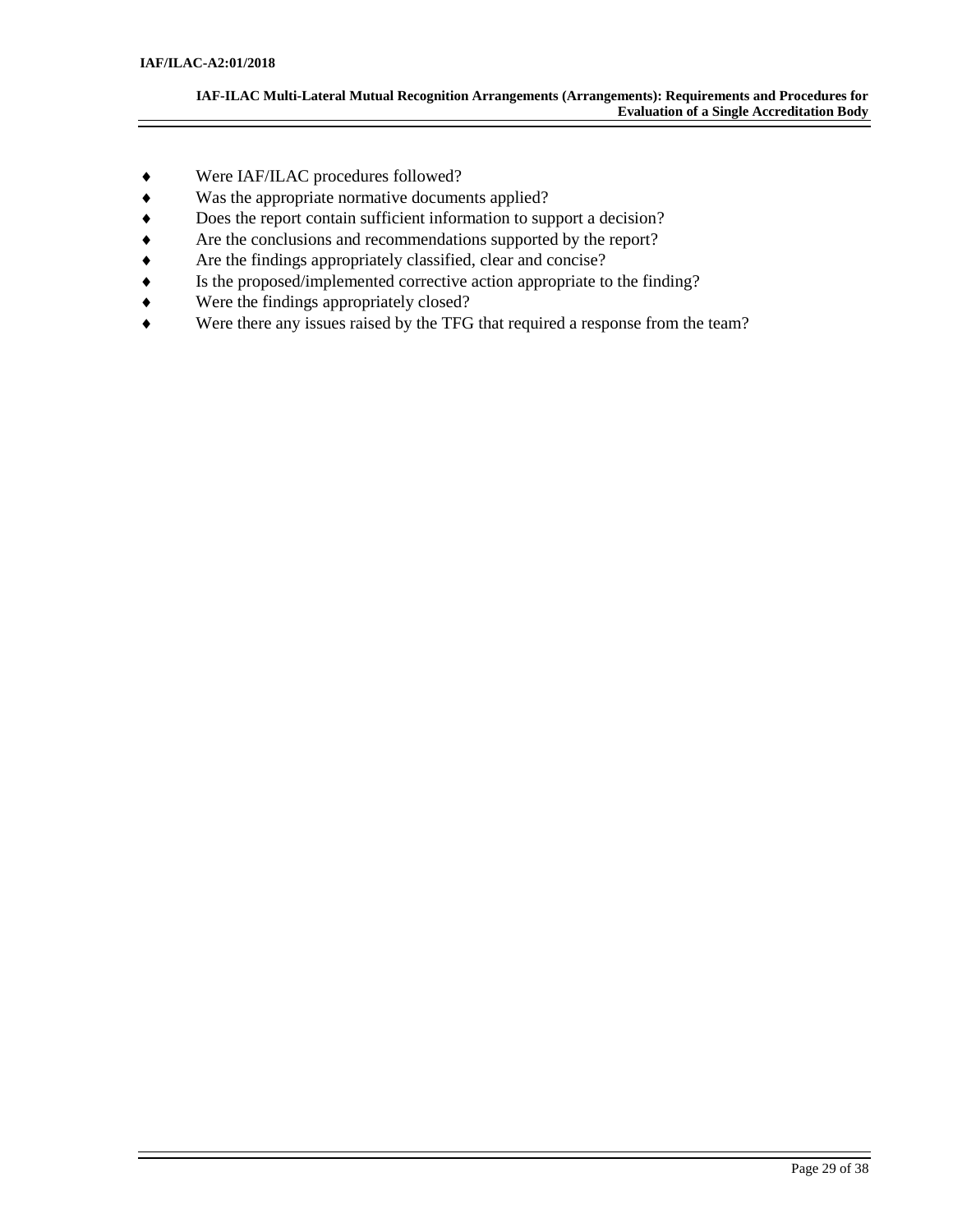# <span id="page-29-0"></span>**ANNEX 4: Procedure for Decision Making Regarding Evaluations of a Single Accreditation Body**

## **1. Decision making regarding IAF or ILAC evaluations**

- **1.1** The evaluation report, the corrective actions and the recommendations of the team leader shall be submitted as the final report to listed members of the respective  $MC(s)$ .
	- 1.1.1 Reports on all evaluation visits may be copied to the representatives of signatories who have a role to play in decision making.
	- 1.1.2 Regulators or other observers who are allowed to attend the decision making meetings, may also be provided with the evaluation/re-evaluation report for a given AB, with that decision making group's and AB's written permission.
- **1.2** The IAF and/or ILAC MCs may prepare a summary report for the respective Decision Making Groups of IAF and/or ILAC which shall decide:
	- in the case of an initial evaluation, whether or not the applicant may enter the Arrangement;
	- in the case of a re-evaluation, whether or not the accreditation body will remain a signatory to the Arrangement. Positive decisions can be accompanied by conditions (see Clause 2 of this Annex).

*NOTE 1: The Decision Making Group may decide to carry out a re-evaluation, partly or totally prior to the normal 4-year period. Normally this would be the case after initial evaluations or fundamental re-organizations*.

*NOTE 2: For voting rules see the Bylaws of IAF and/or ILAC.*

**1.3** Any Team Leader or Team Member involved in an evaluation cannot cast the vote when that evaluation decision is made.

# **2**. **Decision making regarding joint IAF/ILAC evaluations**

- **2.1** When IAF and ILAC carry out a joint evaluation of a single accreditation body, both IAF and ILAC will need to review and make a decision on that particular evaluation. This section provides a process for the IAF MLA MC and ILAC AMC to jointly review reports from those joint evaluations, while ensuring that each organization will make its own separate decision.
- **2.2** The IAF MLA MC and ILAC AMC will appoint a Task Force Group (TFG), with four to six members to review the evaluation report. The IAF MLA MC and ILAC AMC will appoint one of the members of the TFG to be the convener (see point 3 below). The role of convener for these TFGs will alternate between IAF and ILAC. The TFG members shall be members of the IAF MLA MC or members of the ILAC AMC. It is also possible for the IAF MLA MC to assign other experienced IAF members from outside the IAF MLA MC.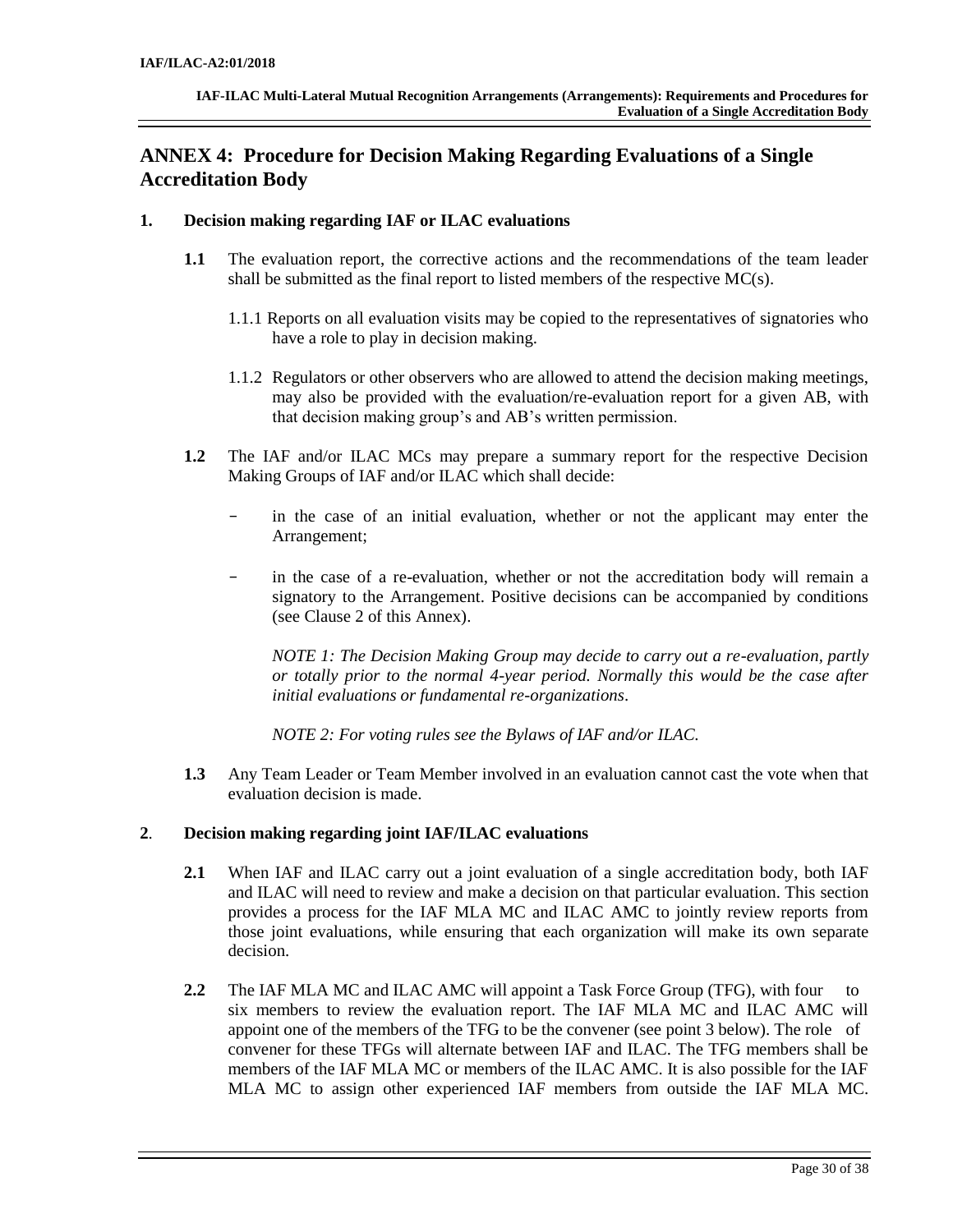Members of the TFG will have signed a confidentiality statement. The evaluation team and the evaluated body should be informed about the establishment of the TFG and the members.

- **2.3** All members and observers of the IAF MLA MC and the ILAC AMC will have access to the evaluation report and may send their comments to the TFG for their consideration.
- **2.4** The task of the TFG is to evaluate the report for comprehensiveness, clarity and the classification of findings. The TFG is to complete a proposal for an Evaluation Summary Report. The TFG shall provide the proposed Evaluation Summary Report to the IAF MLA MC and ILAC AMC within 30 days of the TFG receiving the evaluation report. The Evaluation Summary Report template can be found in IAF/ILAC A2, Annex 3.
	- 2.4.1 The TFG is expected to communicate with the evaluation team and, if necessary, with the AB under evaluation; in cases where there are open, missing or unclear issues in the report, in order to solve or clarify them. The Chair of the IAF MLA MC and the Chair of the ILAC AMC shall be copied on all communications.

# **2.5 TFG Competencies**

2.5.1. To appreciate comprehensiveness the TFG will need to have an understanding of what should be in a report from a generic and specific perspective. The TFG shall have collective expertise at levels 1, 2 and 3 of the Arrangements.

*Note: If a specific TFG is not appointed as part of a region's review and decision making process, then demonstration of compliance with these competency requirements will be considered as part of the evaluation of the region's nominated review and decision making body(ies).*

- 2.5.2 The TFG needs to understand; the planning and conduct of the evaluation, its breadth and depth, the findings and their classification, and the adequacy of the conclusions, and recommendations. The competencies required would be consistent with that of an individual with experience as a CB auditor or an AB assessor, and exposure to the A series documents, IAF MLA P&P, ILAC P-Series as well as practical experience in the peer evaluation process.
- 2.5.3. To be able to effectively correspond with the team, the TFG convener requires good communication skills and an understanding of the criteria and process. The competencies would be similar to those listed in point 2.5.2 above.
- 2.5.4. At least one member each from IAF and ILAC appointed to the TFG, shall be a qualified peer evaluator.
- 2.5.5. There should be a balance of members with competencies on the IAF MLA and on the ILAC Arrangement.
- 2.5.6 The IAF MLA MC and the ILAC AMC will review the draft Evaluation Summary Report prepared by the TFG, in 30 days after the reception, and make any changes as necessary before submitting it to the IAF MLA Committee and to the ILAC Arrangement Council for the separate decision making process. Issues of common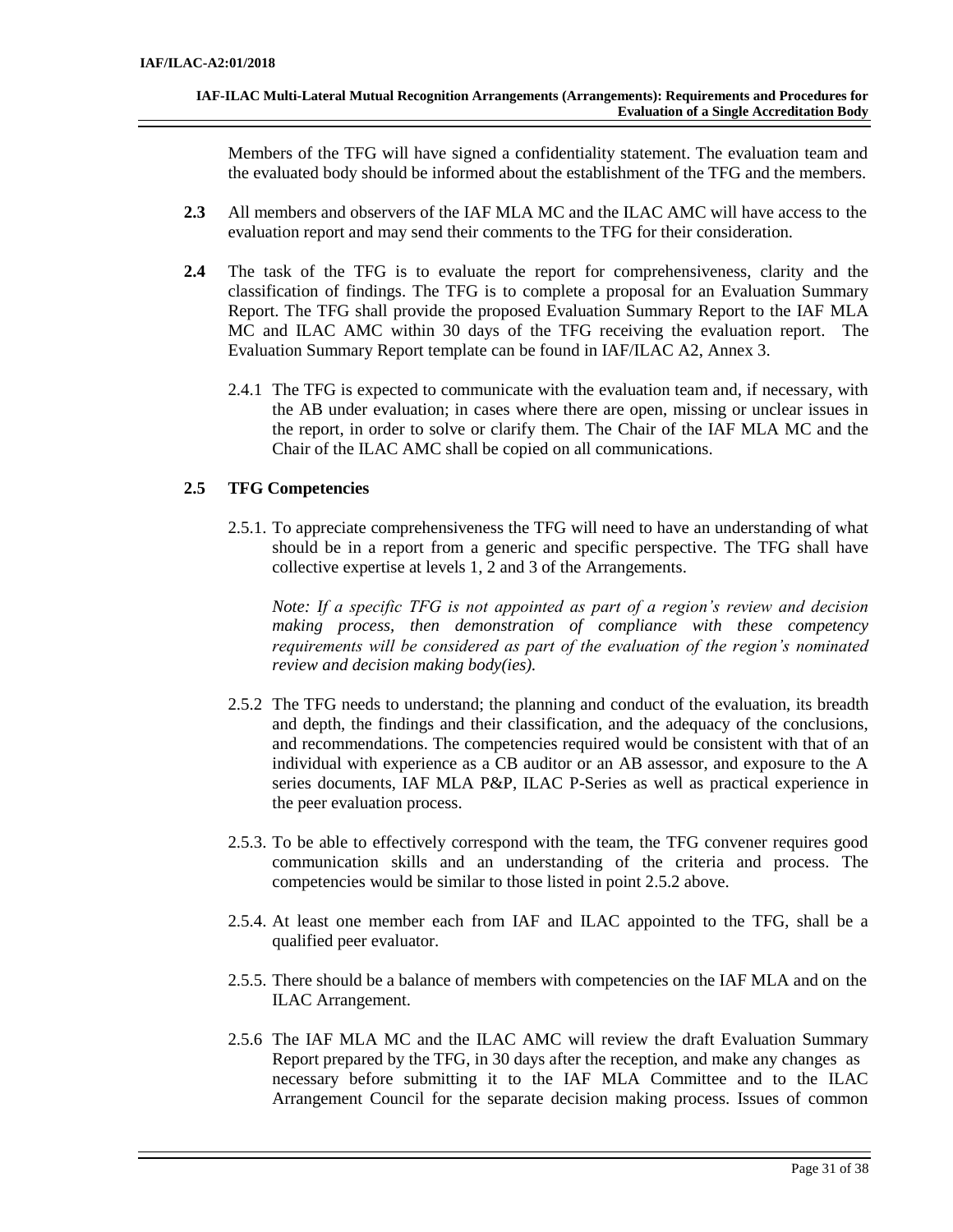interest for both organizations will be discussed jointly by both management committees, while issues that apply only to IAF or ILAC may either be discussed in a joint meeting or in separate meetings of the respective management committee.

# **3. Hierarchy of decisions**

- **3.1** Decisions made as a result of peer evaluations can take many forms. Implicit in these decisions is the possibility of a variety of "conditions". This guidance outlines a hierarchy of the major types of decisions from the most positive decision to the least positive decision; conditions of increasing severity are imposed.
- **3.2** Decisions on applications from affiliated bodies, including extensions, of IAF and/or ILACrecognized Regional Groups are made by the Decision Making Group of their respective Regional Group. Decisions on the on-going re-evaluations of signatory affiliated bodies also reside with the recognized Regional Group. This becomes a prerequisite to signing and maintaining signatory status with the IAF/ILAC Arrangement, in accordance with a documented IAF procedure ML-4 and/or ILAC P4. 1
- **3.3** The IAF MLA Committee and ILAC Arrangement Council make all decisions on unaffiliated bodies, the decision shall be made in a period of 30 days after the review made by IAF MLA MC and/or the ILAC AMC. The persons participating in the decision making shall have an understanding of: objective and purpose of the arrangement; criteria used for the evaluation; the evaluation process and the arrangement structure. There are primarily two situations to address: n*ew applicant unaffiliated single accreditation bodies* and s*ignatory unaffiliated single accreditation bodies.* A third situation that is not addressed below is the possibility of adverse decisions or sanctions imposed on an Arrangement signatory which fails to abide by its obligations under the Arrangement itself.
- **3.4** Decisions on new applicant unaffiliated single accreditation bodies:
	- Approval without conditions (re-evaluation to occur 4 years hence);
	- Approval with conditions (e.g., shortened interval for re-evaluation);
	- Defer approval pending submittal of required evidence of corrective actions and/or revisit by one or more members of the evaluation team to confirm implementation of corrective actions;
	- Disapproval with a new evaluation required; Note: Disapproval should rarely happen for new applicant unaffiliated single accreditation bodies since an evaluation report is normally only submitted for a decision once a consensus of the evaluation team and the IAF MLA MC or ILAC Arrangement Management Committee has concluded that all requirements have been met.

<sup>1</sup> Provided that IAF/ILAC dues are paid and other obligations are fulfilled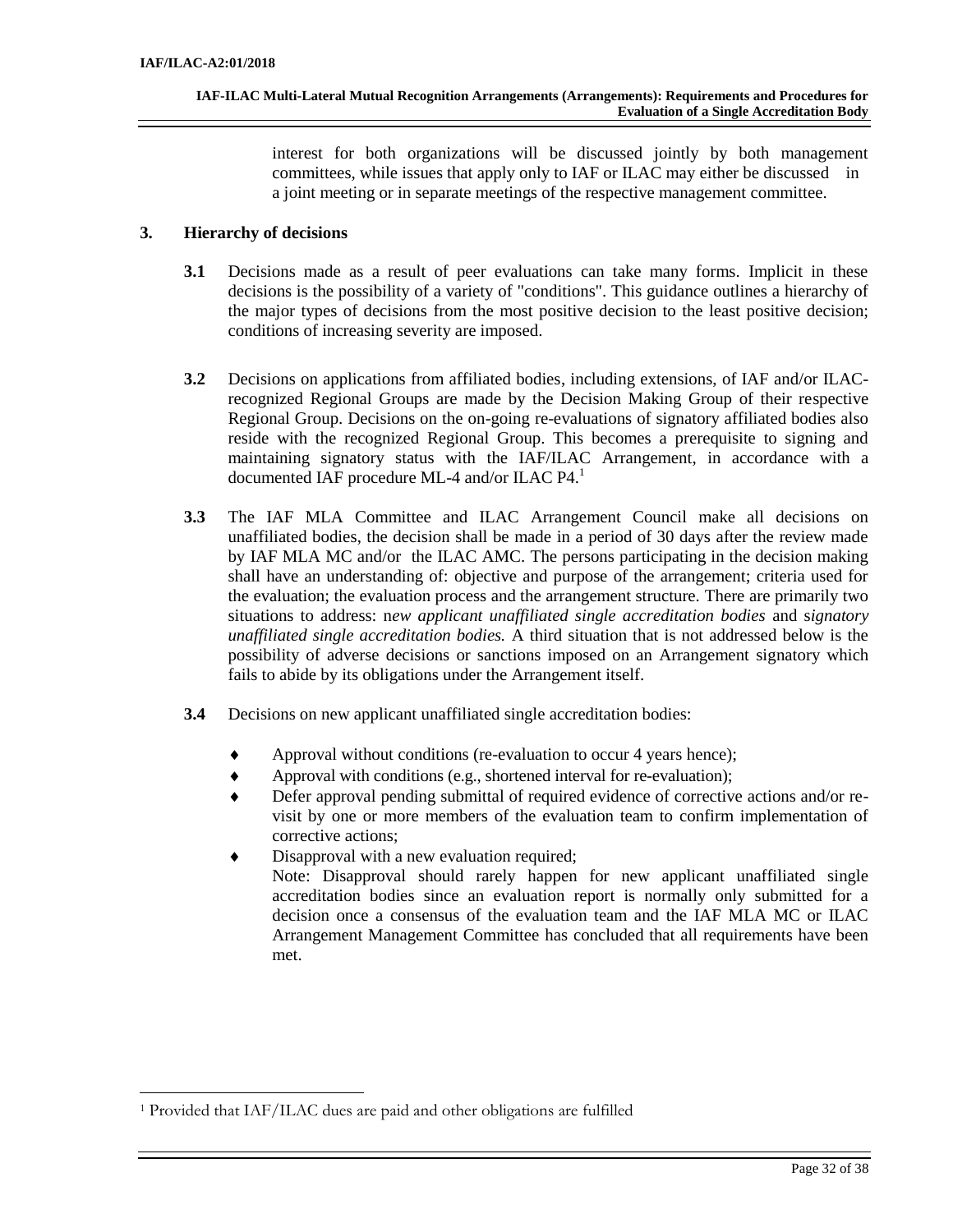# <span id="page-32-0"></span>**ANNEX 5: IAF and ILAC Procedure for Handling Appeals.**

# **1. Scope**

This annex describes the procedures for appeals, to ensure that matters related to the Arrangement are settled objectively and impartially. This procedure applies to accreditation bodies affiliated with Regional Groups recognized by IAF and/or ILAC, as well as unaffiliated accreditation bodies.

# **2. Handling of appeals**

- **2.1** When an applicant or a signatory does not agree with the decision it may appeal in writing to the IAF and/or ILAC Secretariat within 30 days from notification of the decision.
- **2.2** After authentication of the appeal, the IAF and/or ILAC Secretariat shall inform the IAF and/or ILAC Chairmen, who will, in conjunction with the Chairmen of the Management Committee (MC), appoint an Appeals Panel comprising two impartial representatives of full members of IAF and/or ILAC and one IAF and/or ILAC evaluator to investigate the appeal.
- **2.3** No member of the Appeals Panel shall have been involved in the evaluation team that evaluated the appellant nor have been involved as part of the TFG or decision making process, or have a direct interest in the subject of the appeal, in any form. The IAF and/or ILAC Chairmen shall ensure that the composition of the Appeals Panel satisfies the requirements of objectivity and impartiality and no conflict of interests exists. The Appeals Panel should be normally set up within 30 days after its authentication and the names of the Appeals Panel communicated to the appellant.
- **2.4** The appellant has the right to object to the appointment of any member of the Appeals Panel for valid reason(s). The IAF and/or ILAC Chairmen, in conjunction with the MC, shall make a decision on any objection by the appellant to an appointment. That decision shall be final.
- **2.5** During the course of the accreditation body's appeal against suspension or withdrawal of its signatory status, the signatory status shall remain in effect.

## **3. Recommendation and decision**

- **3.1** The Appeals Panel shall decide its recommendation on the appeal within 6 months after setting up the Panel and inform the IAF and/or ILAC Chairmen and the MC , in writing, of the recommendation not later than five (5) business days after the date of decision.
- **3.2** The MC shall forward the recommendation to the Arrangement Group for a decision.
- **3.3** That decision shall be final and communicated to the appellant.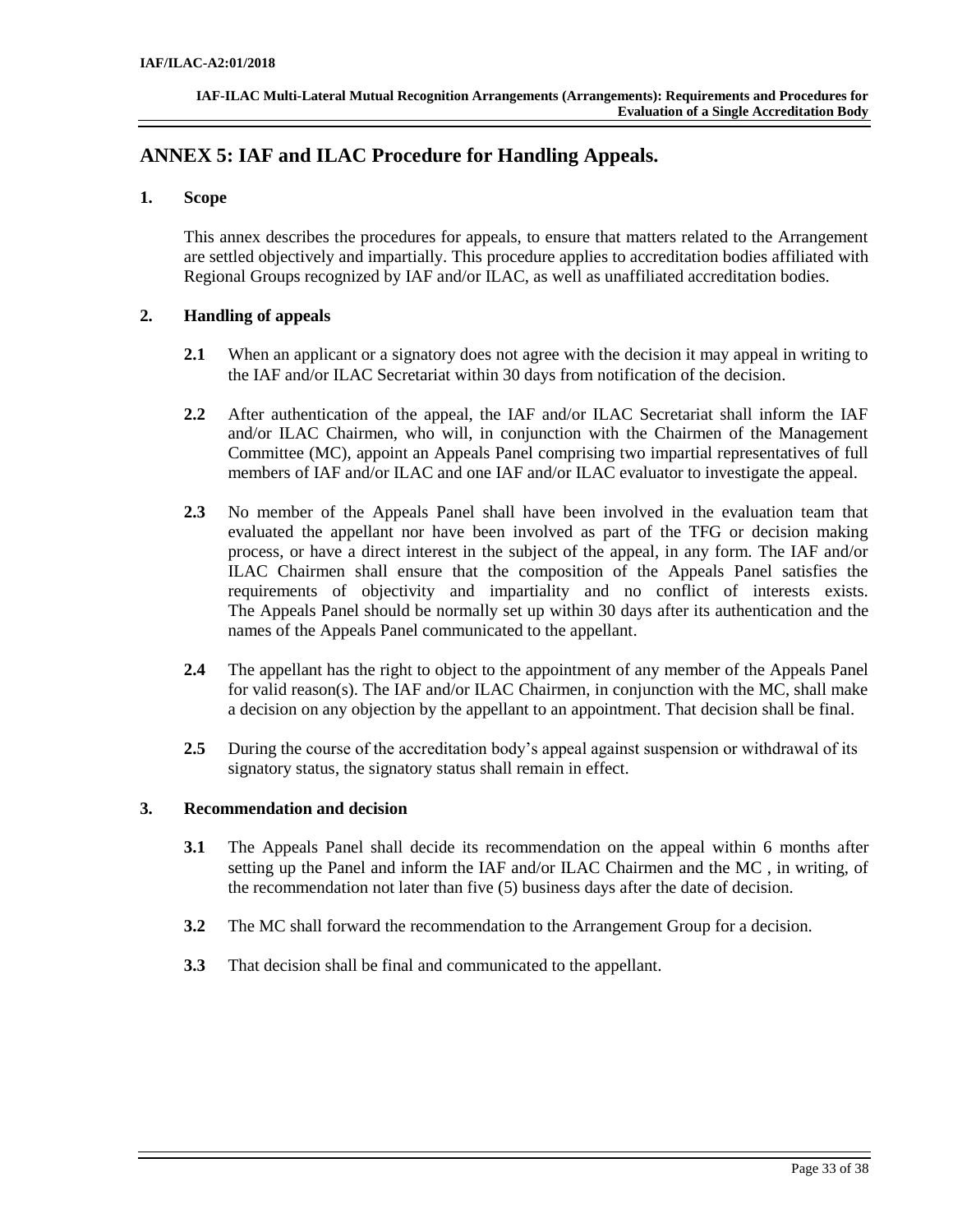# <span id="page-33-0"></span>**ANNEX 6: Procedure for Re-evaluation of an IAF and/or ILAC Signatory and Ongoing Confidence Building Activities**

- **1.** Periodic monitoring and re-evaluation of the Arrangement(s) signatories is necessary (see also Annex 1).
- **2.** All Arrangement signatories shall be formally re-evaluated at maximum intervals of four years from the last day of the previous evaluation.
- **3.** The Signatory under re-evaluation shall provide the evaluation team with all the documents which are required for an initial evaluation (see *Application from a Single Accreditation Body to join the Arrangement* (IAF/ILAC-F2.1:A2, item 22). In addition the evaluation team shall get the full evaluation report from the last evaluation/re-evaluation or any special evaluation.
- **4.** Partial to total re-evaluation may be conducted at an earlier date as directed by the Decision Making Group, should there be due cause such as notification of significant changes in administration, finances, operational practices or an extension of the scope of accreditation available.
- **5.** The impact of changes notified by an arrangement signatory shall be evaluated (see Section 2, Clause 2.2.2).
- **6.** Re-evaluation visits should be led by an evaluation team, in which the majority of members will not have been in the evaluation team that undertook the previous evaluation.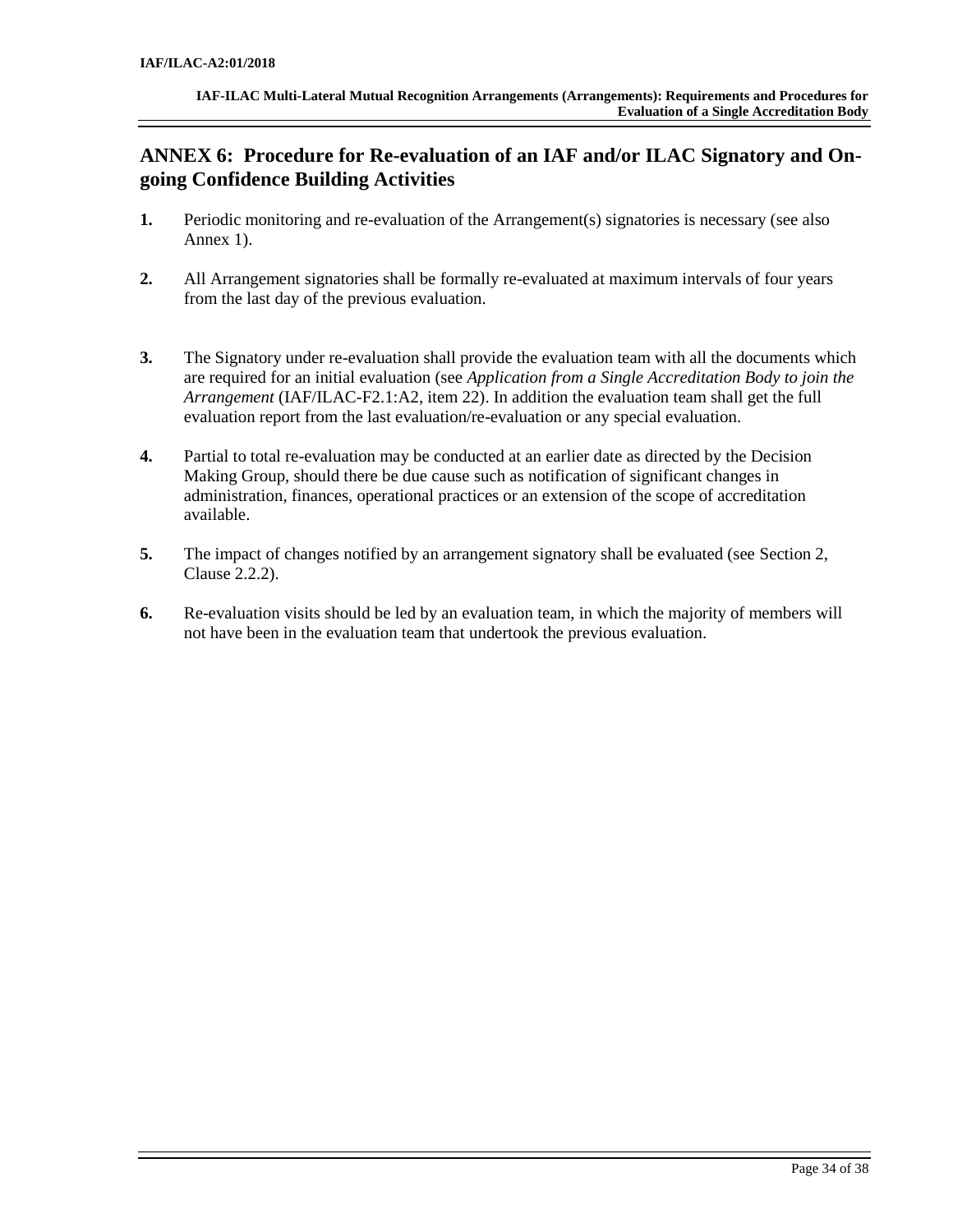# <span id="page-34-0"></span>**ANNEX 7: Procedures for Maintenance, Suspension and Withdrawal of IAF and/or ILAC Signatories**

## **1. Maintenance, suspension and withdrawal**

- **1.1** It may be that the MC cannot accept the significant changes notified by the accreditation body, the corrective action taken by this accreditation body, major non-conformities which have been found or substantiated complaints from interested parties. The MC shall report the situation to the Regional Group with a recommendation and ask the Regional Group to take appropriate action. This action can be suspension for a maximum period of 6 months or withdrawal from the Regional Group.
- **1.2** Maintenance, suspension or withdrawal of a signatory unaffiliated body shall be decided by IAF and/or ILAC Decision Making Group after receipt of the recommendation by the IAF and/or ILAC MC. Any suspension or withdrawal decided by the Decision Making Group shall be accompanied by an appropriate explanation stating the reason for suspension or withdrawal.
- **1.3** A signatory shall be suspended or withdrawn from the IAF and/or ILAC Arrangement, if its signatory's status was based on membership in a Regional Arrangement Group and the accreditation body is suspended or withdrawn from the Regional Arrangement, or the Regional Group is suspended or withdrawn from the IAF and/or ILAC Arrangement. Any suspension or withdrawal decided by the Regional Group shall be accompanied by an appropriate explanation stating the reason for suspension or withdrawal to the signatory.
- **1.4** An accreditation body shall not remain a signatory of the Arrangement if it is, for any reason, suspended or withdrawn as a member of ILAC/IAF. The IAF/ILAC Secretary shall immediately notify the MC and the Decision Making Group when any signatory is suspended or withdrawn from the organization for any reason, and the MC shall immediately suspend or withdraw the accreditation body from the Arrangement.
- **1.5** In the event of a decision to suspend, the IAF/ILAC shall:
	- a) officially notify the unaffiliated body of the decision to suspend, the reasons for the decision to suspend, the period of the suspension, and the conditions for lifting of the suspension;
	- b) Prior to taking further action on the decision to suspend, notify the accreditation body of their right to Appeal the decision (see Annex 4);
	- c) If the appeal is not upheld, amend the list of Arrangement signatories to identify that the body is suspended;
	- d) notify all Arrangement signatories of the suspension; and
	- e) remind the accreditation body of the consequences of suspension.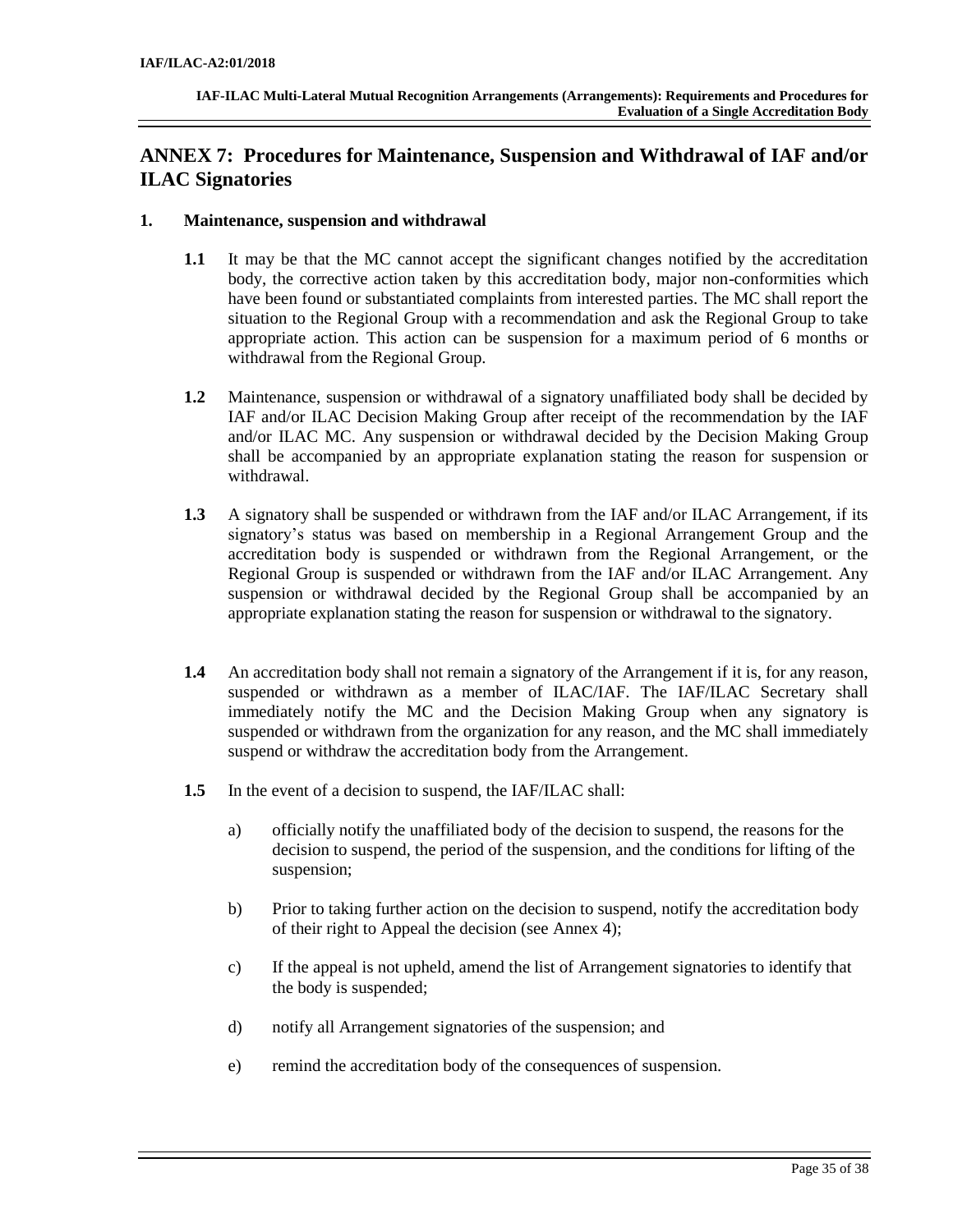- **1.6** The consequences of suspension shall be decided by the Decision Making Group on a caseby-case basis, depending on the reason for suspension. The consequences of suspension may include, for the applicable main scope and/or sub-scope that the AB shall:
	- a) not actively promote the fact that they are a signatory to the Arrangement;
	- b) not issue any accreditation documents that bear the IAF MLA Mark and/or the ILAC MRA Mark, as applicable;
	- c) not participate in any ballots associated with the Arrangement;
	- d) notify all accredited CABs of the suspension and the consequences of the suspension as it relates to them; and
	- e) notify stakeholders in their economies of the suspension.
- **1.7** The obligations of the accreditation body while suspended are:
	- a) continue to comply with the obligations of full membership;
	- b) cooperate fully with the MC and the Decision Making Group to enable a speedy resolution of the suspension;
	- c) maintain oversight of their accredited CABs; and
	- d) continue to vote on IAF/ILAC ballots, other than those associated with the Arrangement.
- **1.8** In the event of withdrawal, the IAF/ILAC shall:
	- a) officially notify the unaffiliated body of the withdrawal and the reasons for the withdrawal;
	- b) prior to taking action on the decision to withdraw, notify the accreditation body of their right to Appeal the decision;
	- c) if the appeal is not upheld, amend the list of Arrangement signatories to withdraw the signatory;
	- d) notify all Arrangement signatories of the withdrawal;
	- e) terminate the agreement for use of the IAF Mark and/or the ILAC MRA Mark, as applicable; and
	- f) remind the accreditation body of the consequences of withdrawal.
- **1.9** The consequences of withdrawal are, for the applicable main scope or sub-scope of the Arrangement are that the AB shall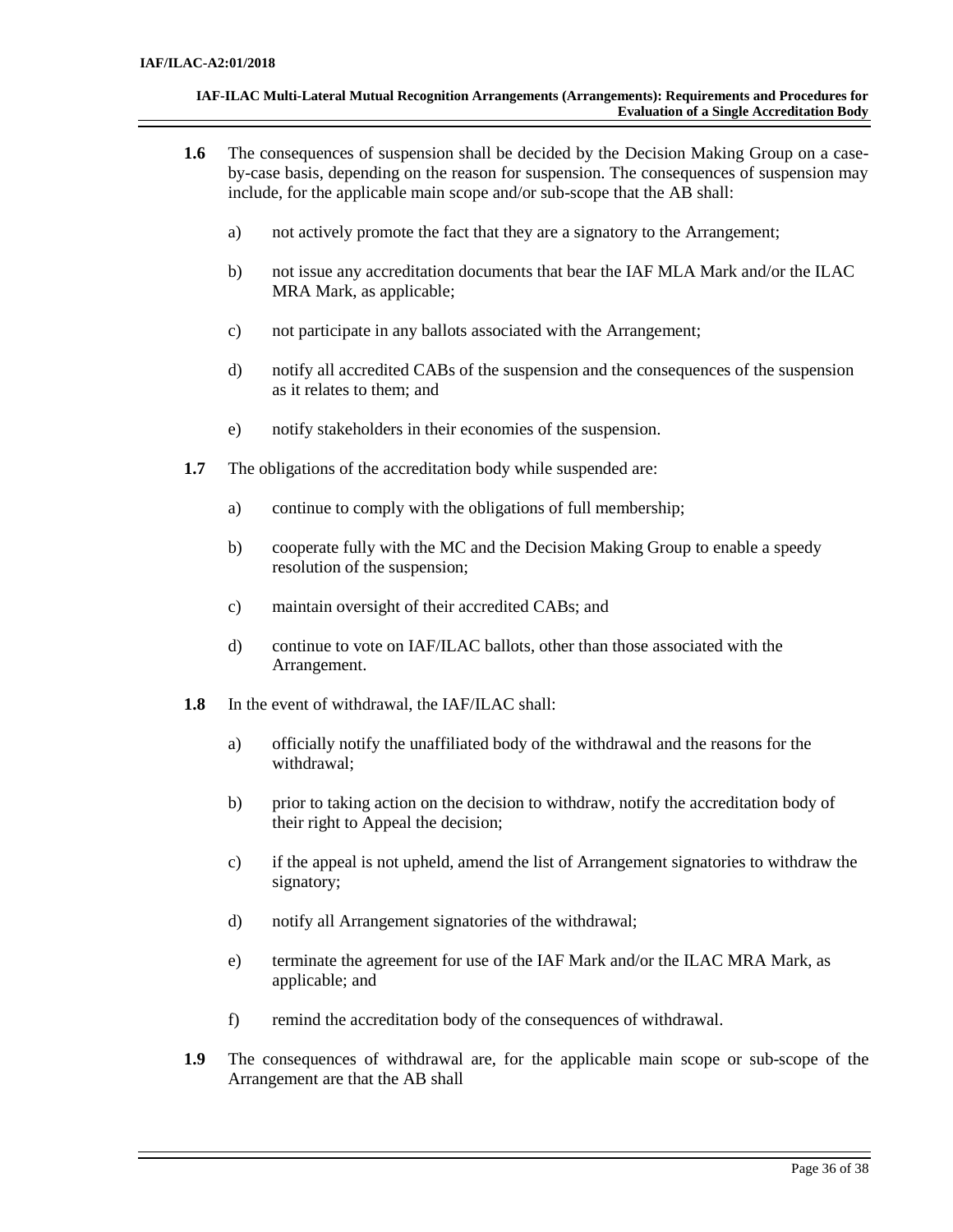- a) immediately stop promoting the fact that they are a signatory to the Arrangement;
- b) immediately stop issuing any accreditation documents that bear the IAF MLA Mark and/or the ILAC MRA Mark, as applicable; and
- c) notify all accredited CABs of the withdrawal and terminate all relevant Agreements for the Use of the IAF MLA Mark and/or the ILAC MRA Mark, as applicable.
- **1.10** When a withdrawn accreditation body applies to become an Arrangement member again, the procedure for new applicants shall be followed.

*NOTE: This procedure for maintenance, suspension and withdrawal for single accreditation bodies which are not signatories of a Regional Group shall be carried out by IAF and/or ILAC.*